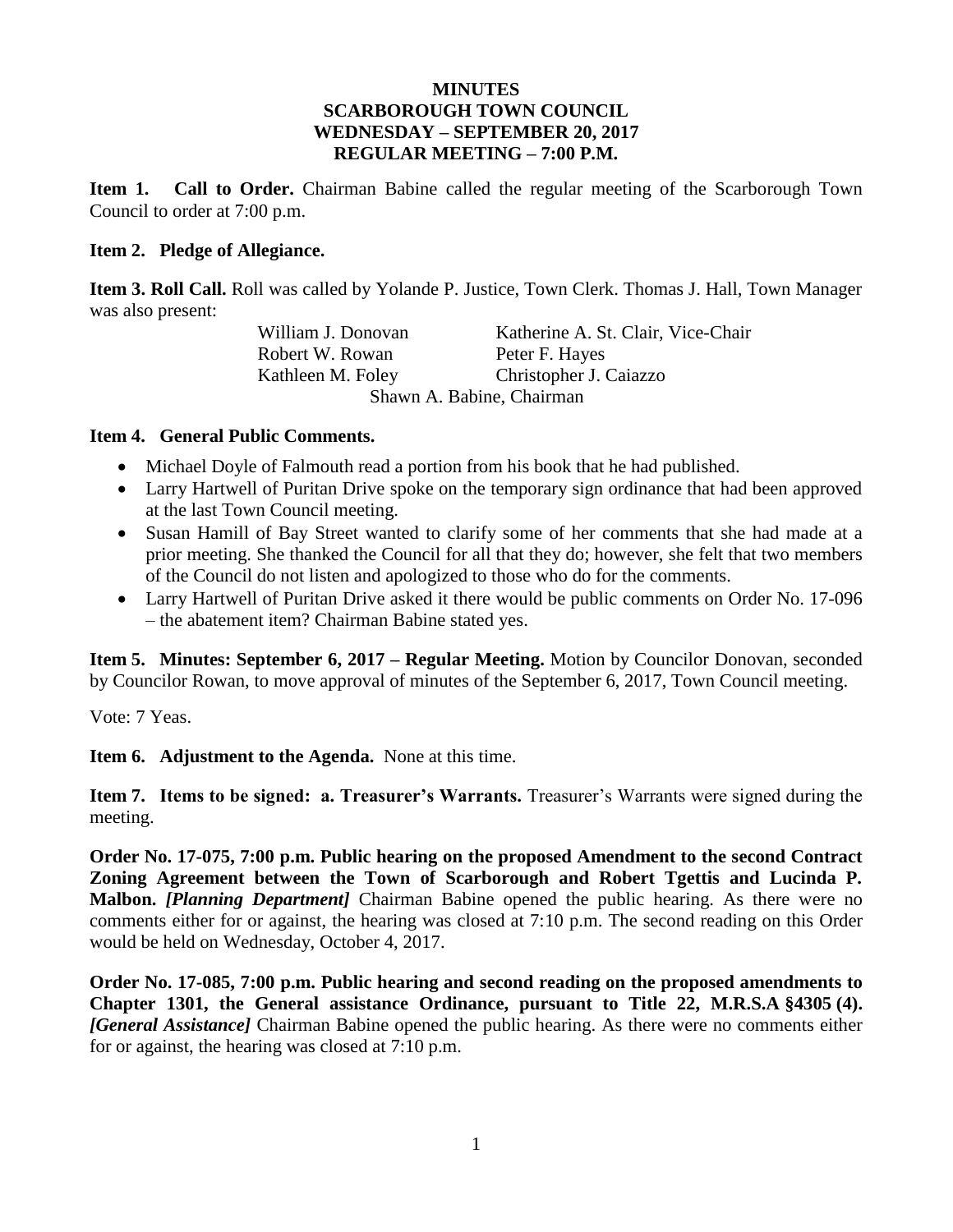Motion by Councilor Caiazzo, seconded by Councilor Rowan, to move approval of the second reading on the proposed amendments to Chapter 1301, the General assistance Ordinance, pursuant to Title 22, M.R.S.A §4305 (4), as follows:

## **Appendix A Effective: 07/01/17-09/30/18**

## **2017-2018 GA Overall Maximums**

### **Metropolitan Areas**

|                                                                                                                                                                                                                                                                                                                                                                                                                                                                                                                                                                                                                                                                                           |              | <b>Persons in Household</b> |       |                         |       |
|-------------------------------------------------------------------------------------------------------------------------------------------------------------------------------------------------------------------------------------------------------------------------------------------------------------------------------------------------------------------------------------------------------------------------------------------------------------------------------------------------------------------------------------------------------------------------------------------------------------------------------------------------------------------------------------------|--------------|-----------------------------|-------|-------------------------|-------|
| <b>COUNTY</b>                                                                                                                                                                                                                                                                                                                                                                                                                                                                                                                                                                                                                                                                             | $\mathbf{1}$ | $\overline{2}$              | 3     | $\overline{\mathbf{4}}$ | $5*$  |
| <b>Bangor HMFA:</b><br>Bangor, Brewer, Eddington, Glenburn, Hampden,<br>Hermon, Holden, Kenduskeag, Milford, Old Town,<br>Orono, Orrington, Penobscot Indian Island<br>Reservation, Veazie                                                                                                                                                                                                                                                                                                                                                                                                                                                                                                | 714          | 788                         | 994   | 1,242                   | 1,506 |
| <b>Penobscot County HMFA:</b><br>Alton, Argyle UT, Bradford, Bradley, Burlington,<br>Carmel, Carroll plantation, Charleston, Chester,<br>Clifton, Corinna, Corinth, Dexter, Dixmont, Drew<br>plantation, East Central Penobscot UT, East<br>Millinocket, Edinburg, Enfield, Etna, Exeter,<br>Garland, Greenbush, Howland, Hudson, Kingman<br>UT, Lagrange, Lakeville, Lee, Levant, Lincoln,<br>Lowell town, Mattawamkeag, Maxfield, Medway,<br>Millinocket, Mount Chase, Newburgh Newport,<br>North Penobscot UT, Passadumkeag, Patten,<br>Plymouth, Prentiss UT, Seboeis plantation,<br>Springfield, Stacyville, Stetson, Twombly UT,<br>Webster plantation, Whitney UT, Winn, Woodville | 605          | 682                         | 847   | 1,095                   | 1,269 |
| <b>Lewiston/Auburn MSA:</b><br>Auburn, Durham, Greene, Leeds, Lewiston,<br>Lisbon, Livermore, Livermore Falls, Mechanic<br>Falls, Minot, Poland, Sabattus, Turner, Wales                                                                                                                                                                                                                                                                                                                                                                                                                                                                                                                  | 641          | 726                         | 915   | 1,169                   | 1,397 |
| <b>Portland HMFA:</b><br>Cape Elizabeth, Casco, Chebeague Island,<br>Cumberland, Falmouth, Freeport, Frye Island,<br>Gorham, Gray, Long Island, North Yarmouth,<br>Portland, Raymond, Scarborough, South Portland,<br>Standish, Westbrook, Windham, Yarmouth;<br>Buxton, Hollis, Limington, Old Orchard Beach                                                                                                                                                                                                                                                                                                                                                                             | 1,002        | 1,131                       | 1,431 | 1,931                   | 2,097 |
| York/Kittery/S.Berwick HMFA:<br>Berwick, Eliot, Kittery, South Berwick, York                                                                                                                                                                                                                                                                                                                                                                                                                                                                                                                                                                                                              | 982          | 1,025                       | 1,333 | 1,714                   | 2,173 |
| <b>Cumberland County HMFA: Baldwin,</b><br>Bridgton, Brunswick, Harpswell, Harrison, Naples,<br>New Gloucester, Pownal, Sebago                                                                                                                                                                                                                                                                                                                                                                                                                                                                                                                                                            | 761          | 807                         | 1,072 | 1,561                   | 1,780 |

2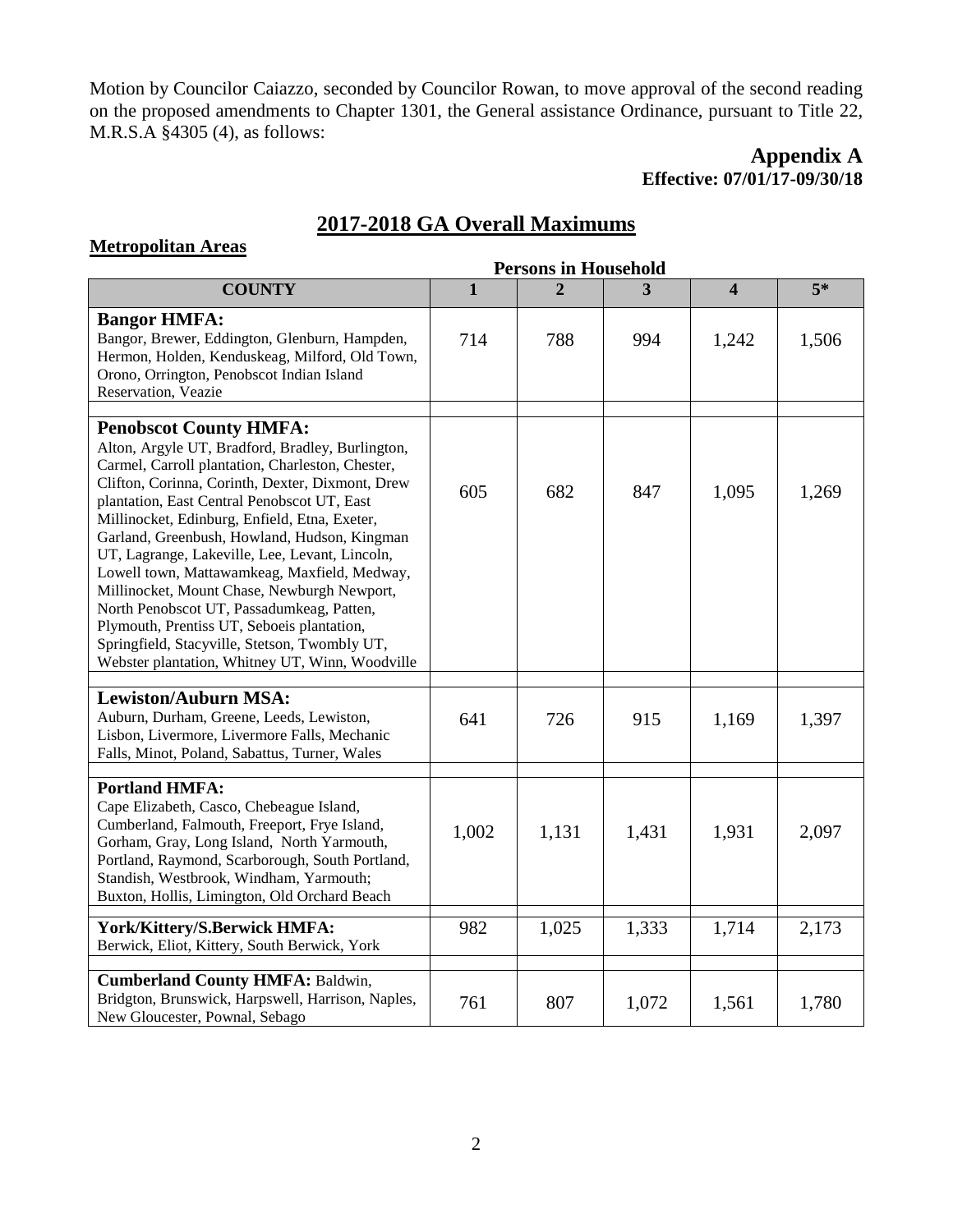| <b>COUNTY</b>                                                                                                                                                                                                                               |     |     |       |       | $5*$  |
|---------------------------------------------------------------------------------------------------------------------------------------------------------------------------------------------------------------------------------------------|-----|-----|-------|-------|-------|
| <b>Sagadahoc HMFA:</b><br>Arrowsic, Bath, Bowdoin, Bowdoinham,<br>Georgetown, Perkins UT, Phippsburg, Richmond,<br>Topsham, West Bath, Woolwich                                                                                             | 781 | 863 | 999   | 1,318 | 1,600 |
|                                                                                                                                                                                                                                             |     |     |       |       |       |
| <b>York County HMFA:</b><br>Acton, Alfred, Arundel, Biddeford, Cornish,<br>Dayton, Kennebunk, Kennebunkport, Lebanon,<br>Limerick, Lyman, Newfield, North Berwick,<br>Ogunquit, Parsonsfield, Saco, Sanford, Shapleigh,<br>Waterboro, Wells | 745 | 860 | 1,079 | 1,457 | 1,477 |

**\*Note: Add \$75 for each additional person.**

# **Non-Metropolitan Areas**

# **Persons in Household**

| <b>COUNTY</b>             | $\mathbf{1}$ | $\overline{2}$ | $\overline{3}$ | $\overline{\mathbf{4}}$ | $\overline{5^*}$ |
|---------------------------|--------------|----------------|----------------|-------------------------|------------------|
| <b>Aroostook County</b>   | 618          | 642            | 760            | 965                     | 1,049            |
|                           |              |                |                |                         |                  |
| <b>Franklin County</b>    | 646          | 671            | 793            | 985                     | 1,400            |
|                           |              |                |                |                         |                  |
| <b>Hancock County</b>     | 693          | 787            | 992            | 1,249                   | 1,367            |
|                           |              |                |                |                         |                  |
| <b>Kennebec County</b>    | 722          | 746            | 928            | 1,216                   | 1,297            |
|                           |              |                |                |                         |                  |
| <b>Knox County</b>        | 754          | 755            | 928            | 1,186                   | 1,315            |
|                           |              |                |                |                         |                  |
| <b>Lincoln County</b>     | 783          | 834            | 987            | 1,234                   | 1,470            |
|                           |              |                |                |                         |                  |
| <b>Oxford County</b>      | 630          | 646            | 771            | 1,110                   | 1,343            |
|                           |              |                |                |                         |                  |
|                           |              |                |                |                         |                  |
| <b>Piscataquis County</b> | 595          | 672            | 828            | 1,090                   | 1,125            |
|                           |              |                |                |                         |                  |
| <b>Somerset County</b>    | 675          | 704            | 835            | 1,133                   | 1,146            |
|                           |              |                |                |                         |                  |
| <b>Waldo County</b>       | 680          | 751            | 887            | 1,206                   | 1,281            |
|                           |              |                |                |                         |                  |
| <b>Washington County</b>  | 630          | 645            | 753            | 985                     | 1,173            |
|                           |              |                |                |                         |                  |

**\* Please Note: Add \$75 for each additional person.**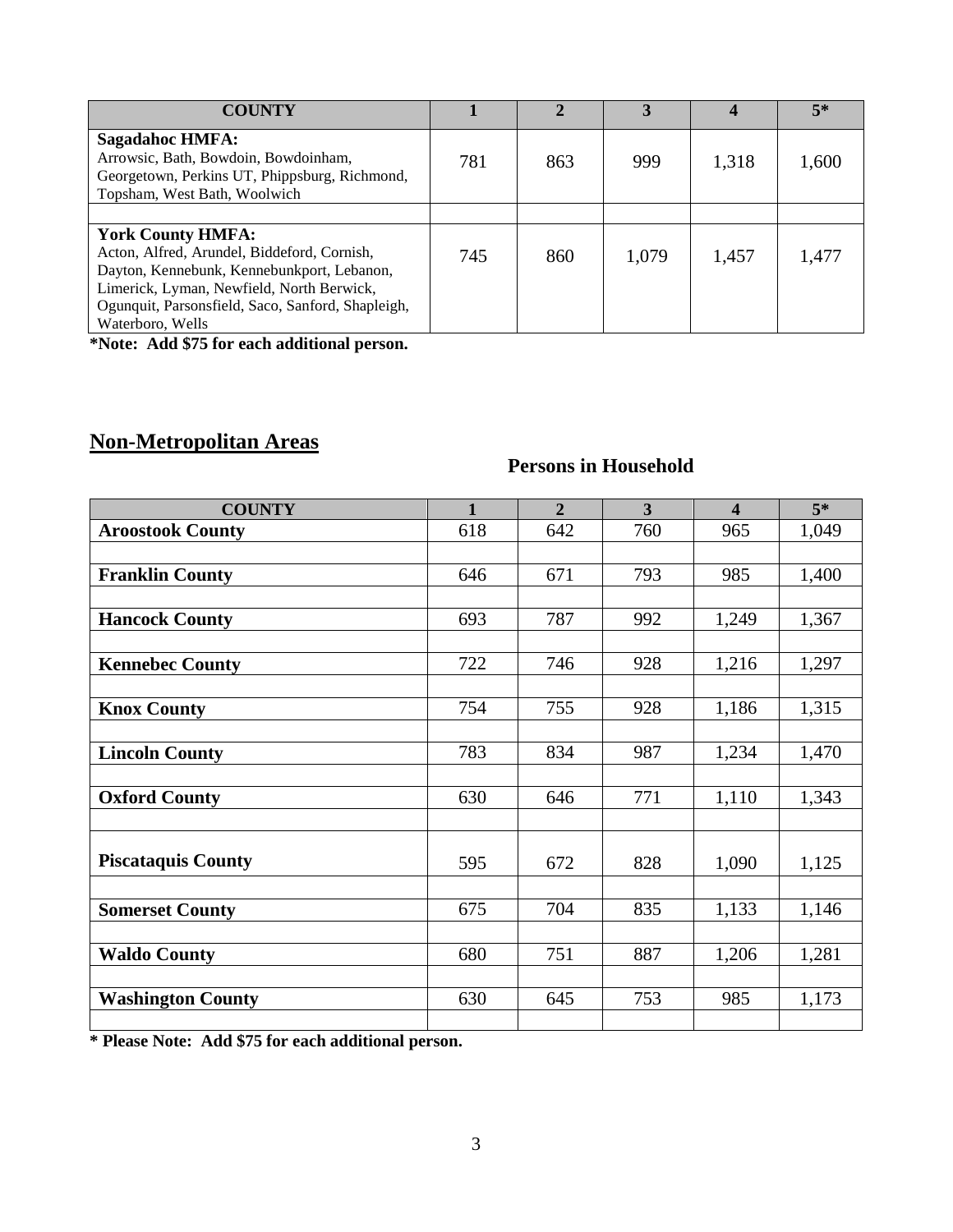### **Appendix B Effective: 10/01/17 to 09/30/18**

## **2017-2018 FOOD MAXIMUMS**

Please Note: The maximum amounts allowed for food are established in accordance with the U.S.D.A. Thrifty Food Plan. As of October 1, 2017, those amounts are:

| <b>Number in Household</b> | <b>Weekly Maximum</b> | <b>Monthly Maximum</b> |
|----------------------------|-----------------------|------------------------|
|                            | 44.65                 | 192.00                 |
|                            | 81.86                 | 352.00                 |
| 3                          | 117.21                | 504.00                 |
|                            | 148.84                | 640.00                 |
|                            | 176.74                | 760.00                 |
| 6                          | 212.33                | 913.00                 |
|                            | 234.65                | 1,009.00               |
|                            | 268.14                | 1,153.00               |

**Note: For each additional person add \$144 per month.**

### **Appendix C Effective: 10/01/17 to 09/30/18**

### **2017-2018 GA HOUSING MAXIMUMS**

### **(Heated & Unheated Rents)**

**NOTE: NOT ALL MUNICIPALITIES SHOULD ADOPT THESE SUGGESTED HOUSING MAXIMUMS!** Municipalities should ONLY **consider** adopting the following numbers, if these figures are consistent with local rent values. If not, a market survey should be conducted and the figures should be altered accordingly. The results of any such survey must be presented to DHHS prior to adoption. **Or**, no housing maximums should be adopted and eligibility should be analyzed in terms of the Overall Maximum—Appendix A. *(See Instruction Memo for further guidance.)*

#### **Non-Metropolitan FMR Areas**

| <b>Aroostook County</b> | <b>Unheated</b><br><b>Heated</b> |                |               |                |
|-------------------------|----------------------------------|----------------|---------------|----------------|
| <b>Bedrooms</b>         | <b>Weekly</b>                    | <b>Monthly</b> | <b>Weekly</b> | <b>Monthly</b> |
| $\theta$                | 111                              | 476            | 130           | 559            |
|                         | 111                              | 476            | 134           | 578            |
| $\overline{2}$          | 130                              | 558            | 159           | 684            |
| 3                       | 167                              | 718            | 204           | 878            |
| $\overline{4}$          | 177                              | 762            | 221           | 949            |
|                         |                                  |                |               |                |
|                         |                                  |                |               |                |
| <b>Franklin County</b>  | <b>Unheated</b>                  |                |               | <b>Heated</b>  |
| <b>Bedrooms</b>         | <b>Weekly</b>                    | <b>Monthly</b> | <b>Weekly</b> | <b>Monthly</b> |
| $\theta$                | 117                              | 503            | 137           | 587            |
|                         | 117                              | 503            | 141           | 607            |
| $\overline{2}$          | 137                              | 591            | 167           | 717            |
| 3                       | 173                              | 743            | 209           | 898            |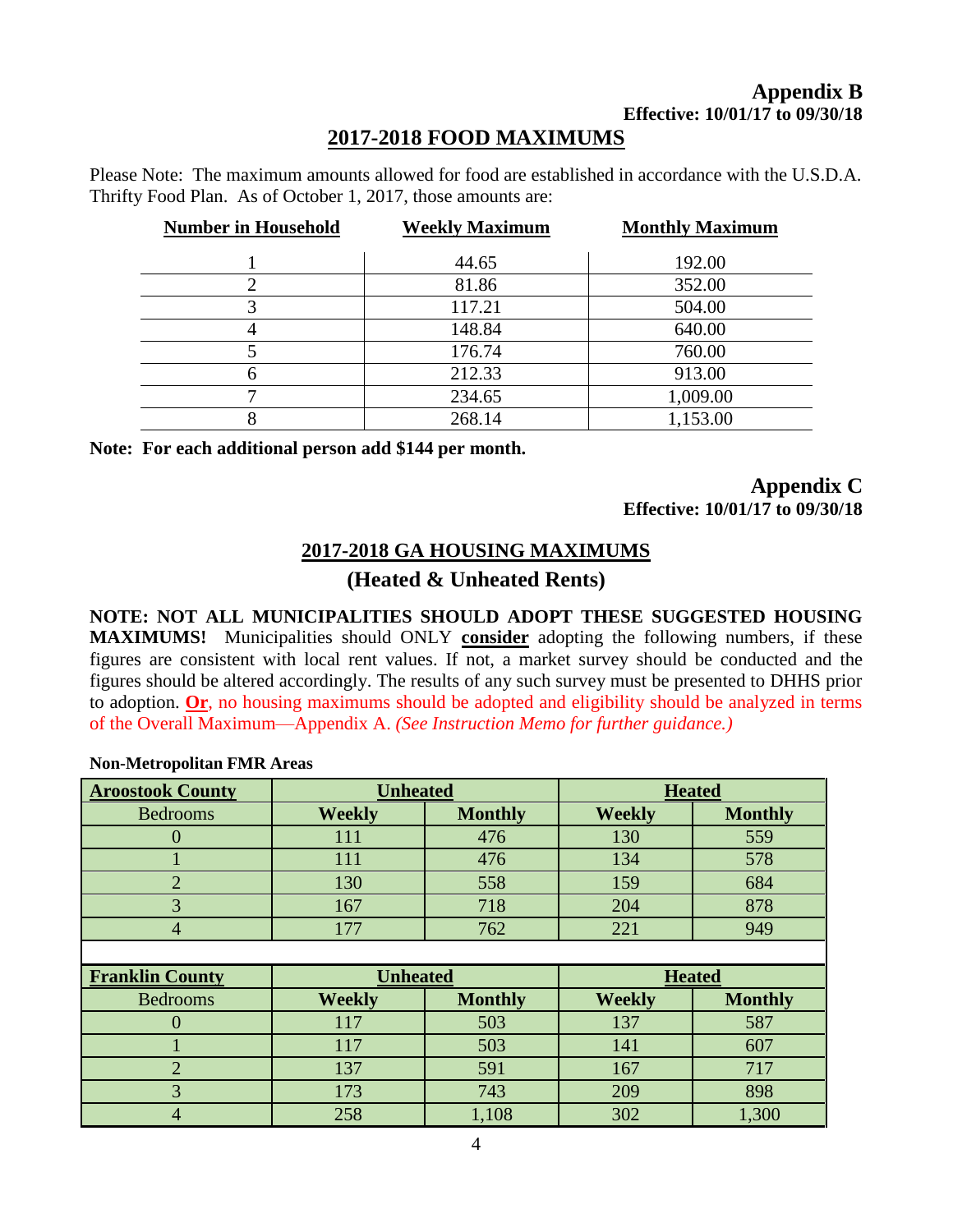| <b>Hancock County</b> | <b>Unheated</b> |                |               | <b>Heated</b>  |
|-----------------------|-----------------|----------------|---------------|----------------|
| <b>Bedrooms</b>       | <b>Weekly</b>   | <b>Monthly</b> | <b>Weekly</b> | <b>Monthly</b> |
|                       | 124             | 535            | 147           | 633            |
|                       | 139             | 599            | 167           | 720            |
|                       | 183             | 788            | 213           | 915            |
|                       | 227             | 976            | 270           | 1,159          |
|                       | 242             | 1,041          | 294           | 1,264          |
|                       |                 |                |               |                |
|                       |                 |                |               |                |

| <b>Kennebec County</b> | <b>Unheated</b> |                | <b>Heated</b> |                |
|------------------------|-----------------|----------------|---------------|----------------|
| <b>Bedrooms</b>        | <b>Weekly</b>   | <b>Monthly</b> | <b>Weekly</b> | <b>Monthly</b> |
|                        | 131             | 564            | 154           | 662            |
|                        | 131             | 564            | 158           | 679            |
|                        | 168             | 724            | 198           | 851            |
|                        | 219             | 943            | 262           | 1,126          |
|                        | 226             |                | 278           | ,194           |

# **Non-Metropolitan FMR Areas**

| <b>Knox County</b> | <b>Unheated</b> |                |               | <b>Heated</b>  |
|--------------------|-----------------|----------------|---------------|----------------|
| <b>Bedrooms</b>    | <b>Weekly</b>   | <b>Monthly</b> | <b>Weekly</b> | <b>Monthly</b> |
|                    | 139             | 596            | 161           | 694            |
|                    | 139             | 596            | 161           | 694            |
|                    | 168             | 724            | 198           | 851            |
|                    | 212             | 913            | 255           | 1,096          |
|                    | 230             | 989            | 282           | 1,212          |
|                    |                 |                |               |                |

| <b>Lincoln County</b> | <b>Unheated</b><br><b>Heated</b> |                |               |                |
|-----------------------|----------------------------------|----------------|---------------|----------------|
| <b>Bedrooms</b>       | <b>Weekly</b>                    | <b>Monthly</b> | <b>Weekly</b> | <b>Monthly</b> |
|                       | 145                              | 625            | 168           | 723            |
|                       | 150                              | 646            | 178           | 767            |
|                       | 182                              | 783            | 212           | 910            |
|                       | 223                              | 961            | 266           | 1,144          |
|                       | 266                              | 1,144          | 318           | 1,367          |
|                       |                                  |                |               |                |

| <b>Oxford County</b>      | <b>Unheated</b> |                |               | <b>Heated</b>  |
|---------------------------|-----------------|----------------|---------------|----------------|
| <b>Bedrooms</b>           | <b>Weekly</b>   | <b>Monthly</b> | <b>Weekly</b> | <b>Monthly</b> |
|                           | 110             | 472            | 133           | 570            |
|                           | 110             | 472            | 135           | 579            |
|                           | 132             | 567            | 161           | 694            |
| 3                         | 195             | 837            | 237           | 1,020          |
| 4                         | 237             | 1,017          | 288           | 1,240          |
|                           |                 |                |               |                |
| <b>Piscataquis County</b> | <b>Unheated</b> |                |               | <b>Heated</b>  |
| <b>Bedrooms</b>           | <b>Weekly</b>   | <b>Monthly</b> | <b>Weekly</b> | <b>Monthly</b> |
|                           | 106             | 457            | 126           | 540            |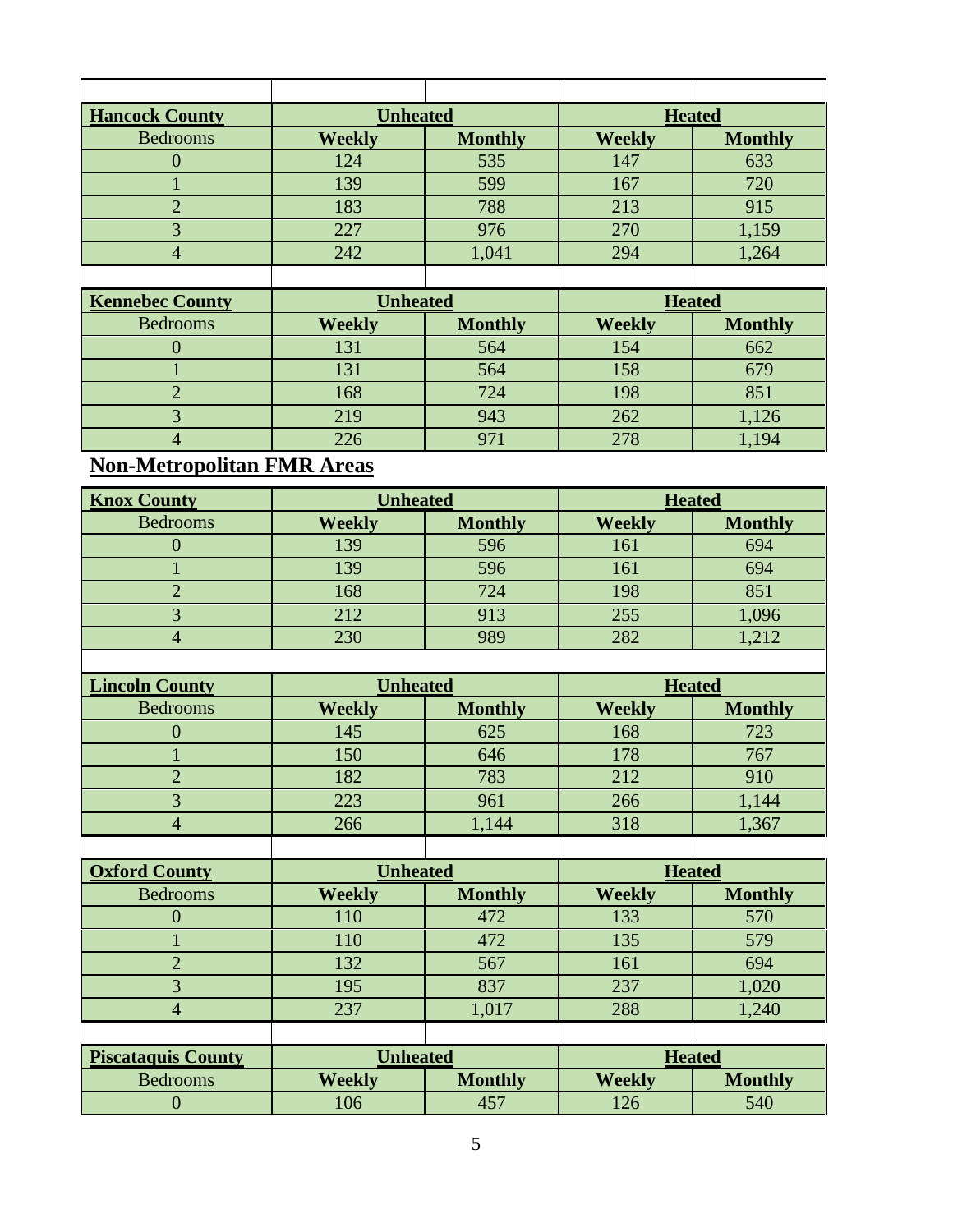|                        | 118             | 508            | 143           | 613            |
|------------------------|-----------------|----------------|---------------|----------------|
| $\overline{2}$         | 147             | 630            | 177           | 759            |
| 3                      | 198             | 853            | 235           | 1,011          |
| $\overline{4}$         | 198             | 853            | 240           | 1,034          |
|                        |                 |                |               |                |
| <b>Somerset County</b> | <b>Unheated</b> |                | <b>Heated</b> |                |
| <b>Bedrooms</b>        | <b>Weekly</b>   | <b>Monthly</b> | <b>Weekly</b> | <b>Monthly</b> |
|                        |                 |                |               |                |
|                        | 120             | 517            | 143           | 615            |
|                        | 121             | 519            | 148           | 637            |
| $\overline{2}$         | 147             | 631            | 176           | 758            |
| 3                      | 202             | 869            | 243           | 1,043          |
| 4                      | 202             | 869            | 243           | 1,043          |

# **Non-Metropolitan FMR Areas**

| <b>Waldo County</b>      | <b>Unheated</b> |                |               | <b>Heated</b>  |
|--------------------------|-----------------|----------------|---------------|----------------|
| <b>Bedrooms</b>          | <b>Weekly</b>   | <b>Monthly</b> | <b>Weekly</b> | <b>Monthly</b> |
| $\Omega$                 | 121             | 522            | 144           | 620            |
|                          | 131             | 563            | 159           | 684            |
| $\overline{2}$           | 159             | 683            | 188           | 810            |
| 3                        | 217             | 933            | 260           | 1,116          |
| $\overline{4}$           | 222             | 955            | 274           | 1,178          |
|                          |                 |                |               |                |
|                          | <b>Unheated</b> |                |               |                |
| <b>Washington County</b> |                 |                |               | <b>Heated</b>  |
| <b>Bedrooms</b>          | <b>Weekly</b>   | <b>Monthly</b> | <b>Weekly</b> | <b>Monthly</b> |
| $\overline{0}$           | 110             | 472            | 133           | 570            |
|                          | 110             | 472            | 134           | 578            |
| $\overline{2}$           | 130             | 559            | 160           | 686            |
| 3                        | 166             | 712            | 208           | 895            |
| $\overline{4}$           | 208             | 847            | 249           | 1,070          |

# **Metropolitan FMR Areas**

| <b>Bangor HMFA</b>         | <b>Unheated</b> |                | <b>Heated</b> |                |
|----------------------------|-----------------|----------------|---------------|----------------|
| <b>Bedrooms</b>            | <b>Weekly</b>   | <b>Monthly</b> | <b>Weekly</b> | <b>Monthly</b> |
|                            | 129             | 556            | 152           | 654            |
|                            | 140             | 600            | 168           | 721            |
| റ                          | 184             | 790            | 213           | 917            |
| 3                          | 225             | 969            | 268           | 1,152          |
| 4                          | 275             | 1,180          | 326           | 1,403          |
|                            |                 |                |               |                |
| <b>Penobscot Cty. HMFA</b> | <b>Unheated</b> |                | <b>Heated</b> |                |
| <b>Bedrooms</b>            | <b>Weekly</b>   | <b>Monthly</b> | <b>Weekly</b> | <b>Monthly</b> |
|                            | 104             | 447            | 127           | 545            |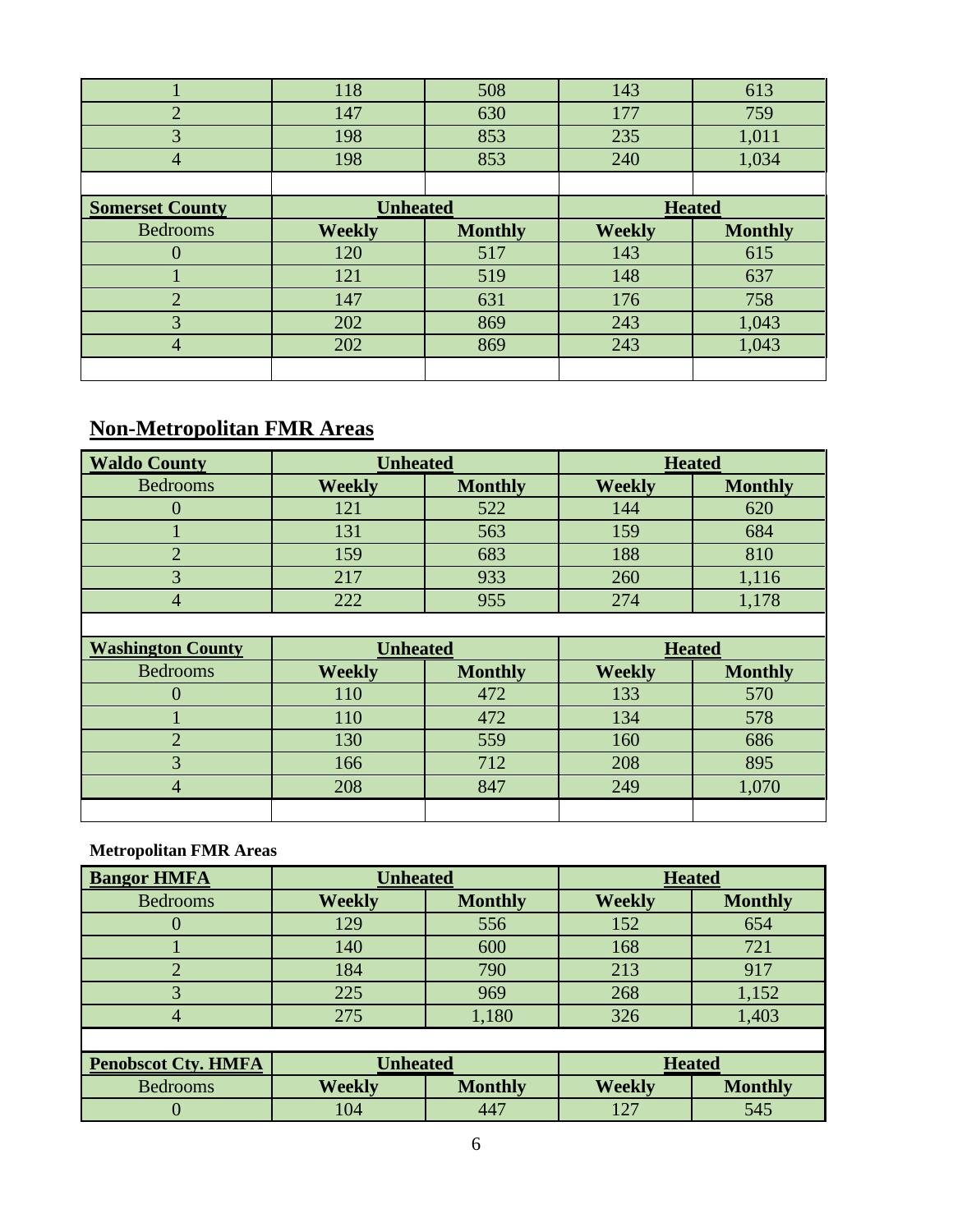|                            | 115             | 494            | 143           | 615            |
|----------------------------|-----------------|----------------|---------------|----------------|
| $\overline{2}$             | 149             | 643            | 179           | 770            |
| 3                          | 191             | 822            | 234           | 1,005          |
| 4                          | 219             | 943            | 271           | 1,166          |
|                            |                 |                |               |                |
| <b>Lewiston/Auburn MSA</b> | <b>Unheated</b> |                |               | <b>Heated</b>  |
|                            |                 |                |               |                |
| <b>Bedrooms</b>            | <b>Weekly</b>   | <b>Monthly</b> | <b>Weekly</b> | <b>Monthly</b> |
|                            | 112             | 483            | 135           | 581            |
|                            | 125             | 538            | 153           | 659            |
| $\overline{2}$             | 165             | 711            | 195           | 838            |
| 3                          | 208             | 896            | 251           | 1,079          |

## **Metropolitan FMR Areas**

| <b>Portland HMFA</b> | <b>Unheated</b> |                | <b>Heated</b> |                |
|----------------------|-----------------|----------------|---------------|----------------|
| <b>Bedrooms</b>      | <b>Weekly</b>   | <b>Monthly</b> | <b>Weekly</b> | <b>Monthly</b> |
|                      | 196             | 844            | 219           | 942            |
|                      | 219             | 943            | 247           | 1,064          |
|                      | 285             | 1,227          | 315           | 1,354          |
|                      | 386             | 1,658          | 428           | 1,841          |
|                      | 412             |                | 464           | .994           |

| York/Kittery/<br><b>S. Berwick HMFA</b> | <b>Unheated</b> |                | <b>Heated</b> |                |
|-----------------------------------------|-----------------|----------------|---------------|----------------|
| <b>Bedrooms</b>                         | <b>Weekly</b>   | <b>Monthly</b> | <b>Weekly</b> | <b>Monthly</b> |
|                                         | 192             | 824            | 214           | 922            |
|                                         | 195             | 837            | 223           | 958            |
|                                         | 263             | 1,129          | 292           | 1,256          |
|                                         | 335             | 1,441          | 378           | 1,624          |
|                                         | 430             | 1,847          | 48            | 2,070          |

| <b>Cumberland Cty.</b><br><b>HMFA</b> | <b>Unheated</b> |                | <b>Heated</b> |                |
|---------------------------------------|-----------------|----------------|---------------|----------------|
| <b>Bedrooms</b>                       | <b>Weekly</b>   | <b>Monthly</b> | <b>Weekly</b> | <b>Monthly</b> |
|                                       | 140             | 603            | 163           | 701            |
|                                       | 144             | 619            | 172           | 740            |
|                                       | 202             | 868            | 231           | 995            |
|                                       | 299             | 1,288          | 342           | 1,471          |
| 4                                     | 338             | 1,454          | 390           | 1,677          |
|                                       |                 |                |               |                |

| <b>Sagadahoc Cty.</b><br><b>HMFA</b> | <b>Unheated</b> |                | <b>Heated</b> |                |
|--------------------------------------|-----------------|----------------|---------------|----------------|
| <b>Bedrooms</b>                      | Weekly          | <b>Monthly</b> | <b>Weekly</b> | <b>Monthly</b> |
|                                      | 45              | 623            | .68           | $70^{\circ}$   |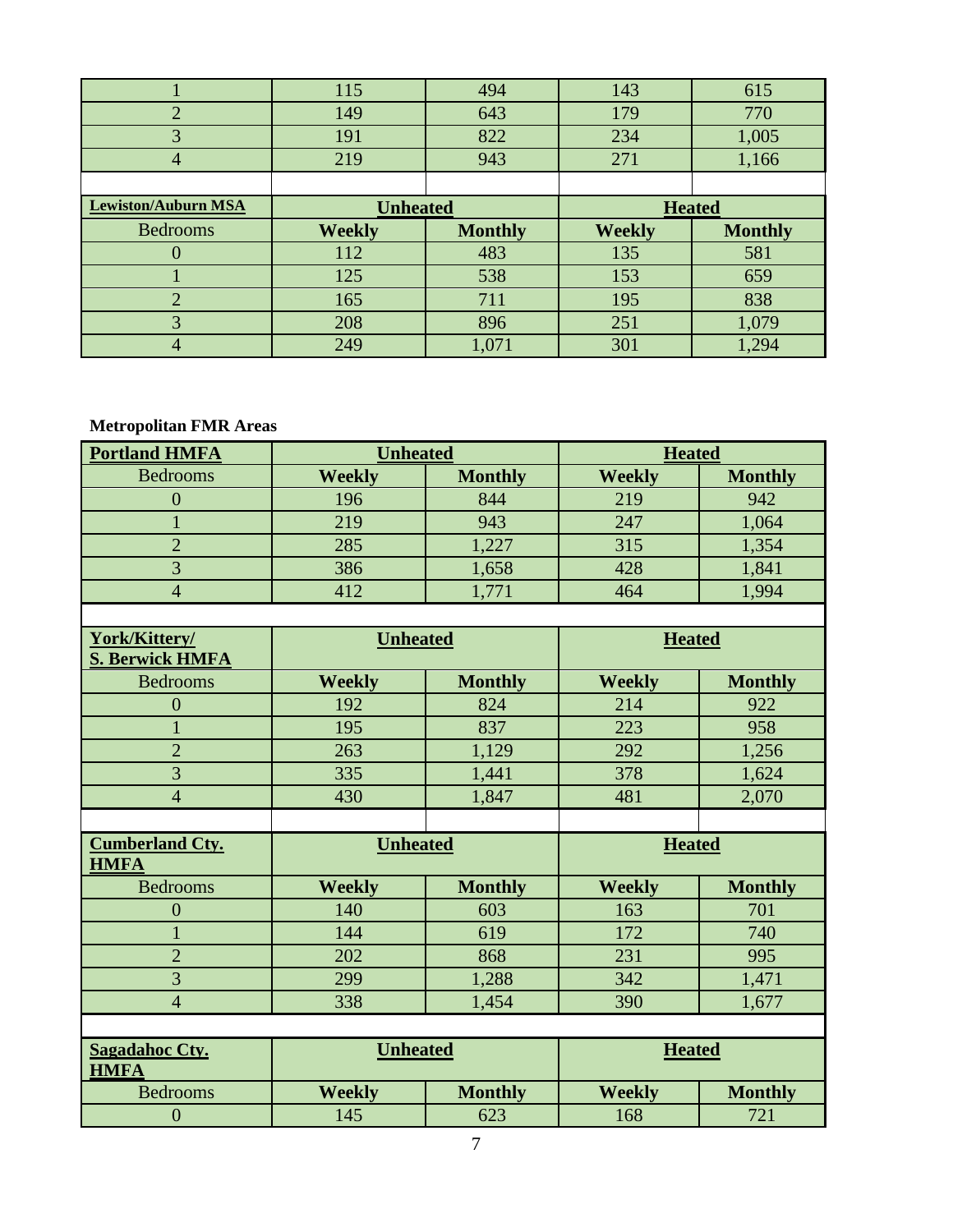|                       | 157             | 675            | 185           | 796            |
|-----------------------|-----------------|----------------|---------------|----------------|
| $\overline{2}$        | 185             | 795            | 214           | 922            |
| 3                     | 243             | 1,045          | 286           | 1,228          |
| $\overline{4}$        | 296             | 1,274          | 348           | 1,497          |
|                       |                 |                |               |                |
| <b>York Cty. HMFA</b> | <b>Unheated</b> |                | <b>Heated</b> |                |
|                       |                 |                |               |                |
| <b>Bedrooms</b>       | <b>Weekly</b>   | <b>Monthly</b> | <b>Weekly</b> | <b>Monthly</b> |
|                       | 136             | 587            | 159           | 685            |
|                       | 159             | 684            | 187           | 805            |
| $\overline{2}$        | 203             | 875            | 233           | 1,002          |
| 3                     | 275             | 1,184          | 318           | 1,367          |

### **Appendix D Effective: 10/01/17 to 09/30/18**

# **2017-2018 – ELECTRIC UTILITY MAXIMUMS**

**NOTE:** For an electrically heated dwelling also see "Heating Fuel" maximums below. But remember, an applicant is *not automatically* entitled to the "maximums" established—applicants must demonstrate need.

**1) Electricity Maximums for Households** *Without Electric Hot Water***:** The maximum amounts allowed for utilities, for lights, cooking and other electric uses *excluding* electric hot water and heat:

| <b>Number in Household</b>                                    | Weekly  | <b>Monthly</b> |
|---------------------------------------------------------------|---------|----------------|
|                                                               | \$14.00 | \$60.00        |
| $\overline{2}$                                                | \$15.70 | \$67.50        |
| 3                                                             | \$17.45 | \$75.00        |
| 4                                                             | \$19.90 | \$86.00        |
| 5                                                             | \$23.10 | \$99.00        |
| 6                                                             | \$25.00 | \$107.00       |
| <b>NOTE:</b> For each additional person add \$7.50 per month. |         |                |

**2) Electricity Maximums for Households** *With Electrically Heated Hot Water***:** The maximum amounts allowed for utilities, hot water, for lights, cooking and other electric uses *excluding* heat:

| <b>Number in Household</b> | Weekly  | <b>Monthly</b> |
|----------------------------|---------|----------------|
|                            | \$20.65 | \$89.00        |
|                            | \$23.75 | \$102.00       |
| 3                          | \$27.70 | \$119.00       |
| 4                          | \$32.25 | \$139.00       |
|                            | \$38.75 | \$167.00       |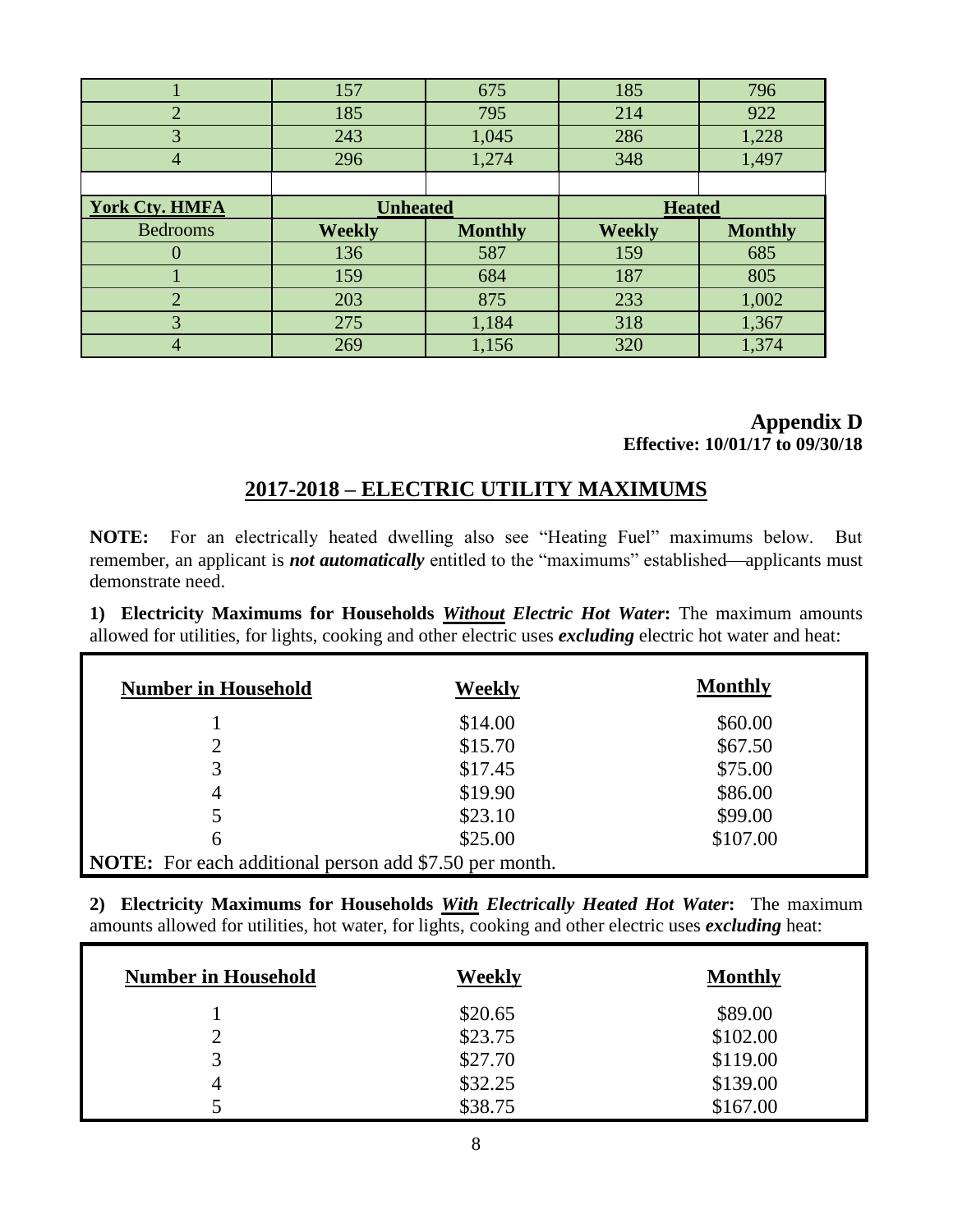|  | \$41.00                                                        | \$176.00 |
|--|----------------------------------------------------------------|----------|
|  | <b>NOTE:</b> For each additional person add \$10.00 per month. |          |

**NOTE:** For electrically heated households, the maximum amount allowed for electrical utilities per month shall be the sum of the appropriate maximum amount under this subsection and the appropriate maximum for heating fuel as provided below.

### **Appendix E Effective: 10/01/17 to 09/30/18**

| <b>Month</b> | <b>Gallons</b> | <b>Month</b> | <b>Gallons</b> |
|--------------|----------------|--------------|----------------|
| September    | 50             | January      | 225            |
| October      | 100            | February     | 225            |
| November     | 200            | March        | 125            |
| December     | 200            | April        | 125            |
|              |                | May          | 50             |

# **2017-2018 HEATING FUEL MAXIMUMS**

**NOTE:** When the dwelling unit is heated electrically, the maximum amount allowed for heating purposes will be calculated by multiplying the number of gallons of fuel allowed for that month by the current price per gallon. When fuels such as wood, coal and/or natural gas are used for heating purposes, they will be budgeted at actual rates, if they are reasonable. No eligible applicant shall be considered to need more than 7 tons of coal per year, 8 cords of wood per year, 126,000 cubic feet of natural gas per year, or 1000 gallons of propane.

### **Appendix F Effective: 10/01/17 to 09/30/18**

# **2017-0218 PERSONAL CARE & HOUSEHOLD SUPPLIES MAXIMUMS**

| <b>Number in Household</b>                                                       | <b>Weekly Amount</b> | <b>Monthly Amount</b> |
|----------------------------------------------------------------------------------|----------------------|-----------------------|
| $1-2$                                                                            | \$10.50              | \$45.00               |
| $3 - 4$                                                                          | \$11.60              | \$50.00               |
| $5 - 6$                                                                          | \$12.80              | \$55.00               |
| $7 - 8$                                                                          | \$14.00              | \$60.00               |
| <b>NOTE:</b> For each additional person add \$1.25 per week or \$5.00 per month. |                      |                       |

### **SUPPLEMENT FOR HOUSEHOLDS WITH CHILDREN UNDER 5**

When an applicant can verify expenditures for the following items, a special supplement will be budgeted as necessary for households with children under 5 years of age for items such as cloth or disposable diapers, laundry powder, oil, shampoo, and ointment up to the following amounts: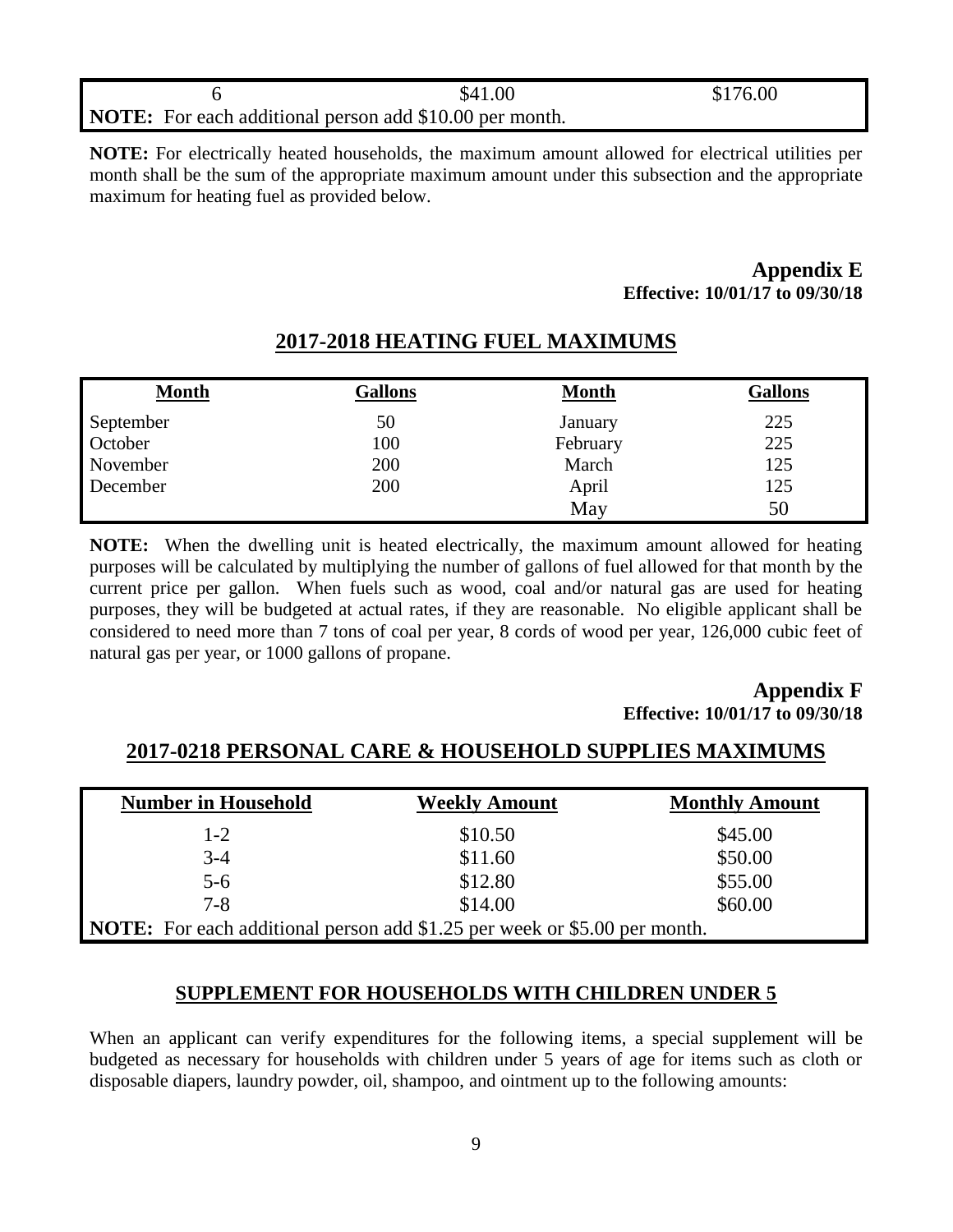| <b>Number of Children</b> | <b>Weekly Amount</b> | <b>Monthly Amount</b> |
|---------------------------|----------------------|-----------------------|
|                           | \$12.80              | \$55.00               |
|                           | \$17.40              | \$75.00               |
|                           | \$23.30              | \$100.00              |
| $\overline{4}$            | \$27.90              | \$120.00              |

# **Appendix G**

### **Mileage Rate**

This municipality adopts the State of Maine travel expense reimbursement rate as set by the Office of the State Controller. The current rate for approved employment and necessary medical travel etc. is 44 cents  $(44¢)$  per mile.

### **Appendix H Effective: 10/01/17 to 09/30/18**

### **Funeral Maximums**

### **Burial Maximums**

The maximum amount of general assistance granted for the purpose of burial is **\$1,125.00.** Additional costs may be allowed by the GA administrator, where there is an actual cost, for:

- the wholesale cost of a cement liner if the cemetery by-laws require one;
- the opening and closing of the grave site; and,
- a lot in the least expensive section of the cemetery. If the municipality is able to provide a cemetery lost in a municipally owned cemetery or in a cemetery under municipal control, the cost of the cemetery lot in any other cemetery will not be paid by the municipality.

The municipality's obligation to provide funds for burial purposes is limited to a reasonable calculation of the funeral director's direct costs, not to exceed the maximum amounts of assistance described in this section. Allowable burial expenses are limited to:

- removal of the body from a local residence or institution
- a secured death certificate or obituary
- embalming
- a minimum casket
- a reasonable cost for necessary transportation
- other reasonable and necessary specified direct costs, as itemized by the funeral director and approved by the municipal administrator

### **Cremation Maximums**

The maximum amount of assistance granted for a cremation shall be **\$785.00.** Additional costs may be allowed by the GA administrator where there is an actual cost, for;

- a cremation lot in the least expensive section of the cemetery
- a reasonable cost for a burial urn not to exceed \$50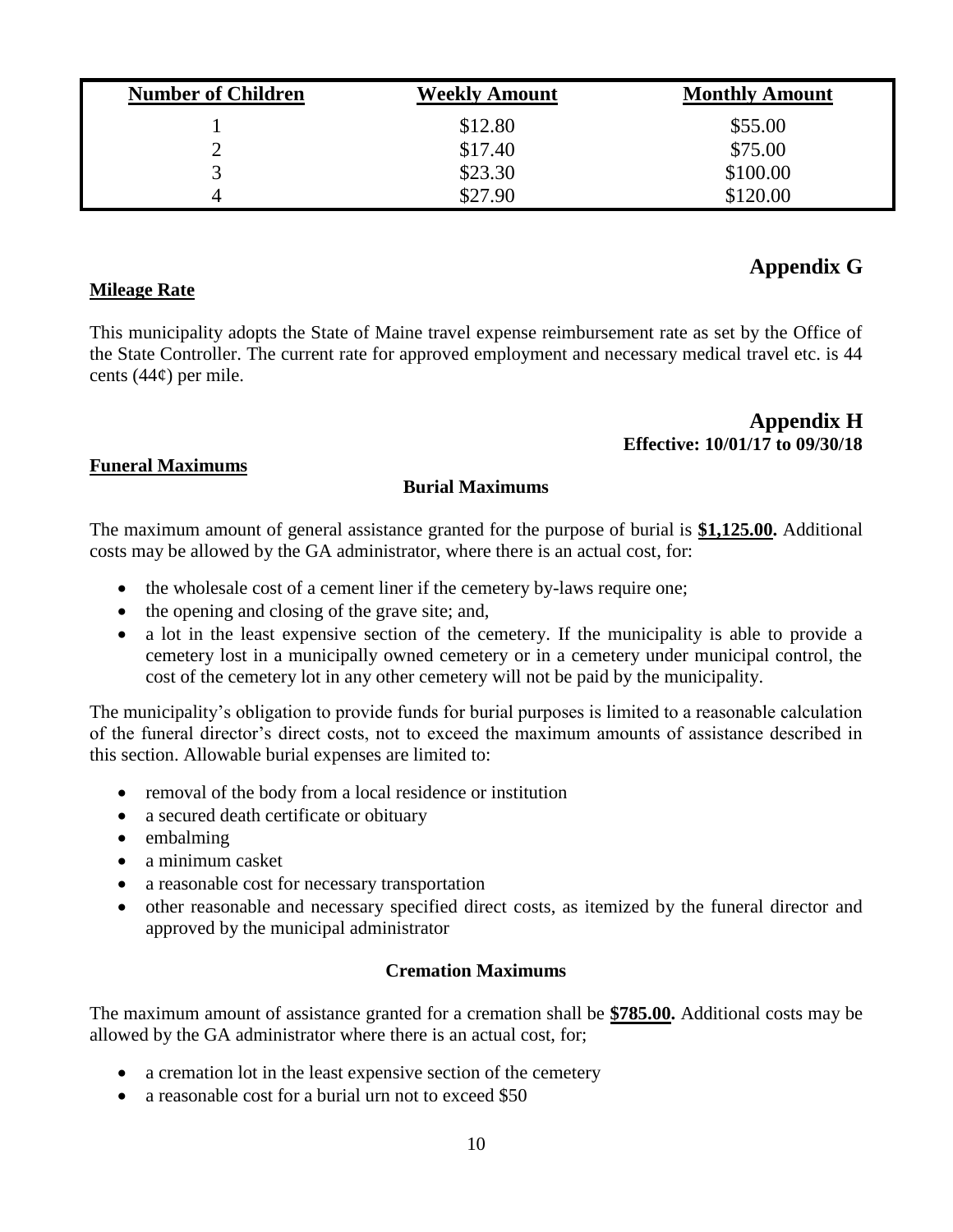transportation costs borne by the funeral director at a reasonable rate per mile for transporting the remains to and from the cremation facility.

# **Appendix I**

#### **26 MRSA §1043 (23)**

**Misconduct.** "Misconduct" means a culpable breach of the employee's duties or obligations to the employer or a pattern of irresponsible behavior, which in either case manifests a disregard for a material interest of the employer. This definition relates only to an employee's entitlement to benefits and does not preclude an employer from discharging an employee for actions that are not included in this definition of misconduct. A finding that an employee has not engaged in misconduct for purposes of this chapter may not be used as evidence that the employer lacked justification for discharge.

A. The following acts or omissions are presumed to manifest a disregard for a material interest of the employer. If a culpable breach or a pattern of irresponsible behavior is shown, these actions or omissions constitute "misconduct" as defined in this subsection. This does not preclude other acts or omissions from being considered to manifest a disregard for a material interest of the employer. The acts or omissions included in the presumption are the following:

(1) Refusal, knowing failure or recurring neglect to perform reasonable and proper duties assigned by the employer;

(2) Unreasonable violation of rules that are reasonably imposed and communicated and equitably enforced;

(3) Unreasonable violation of rules that should be inferred to exist from common knowledge or from the nature of the employment;

(4) Failure to exercise due care for punctuality or attendance after warnings;

(5) Providing false information on material issues relating to the employee's eligibility to do the work or false information or dishonesty that may substantially jeopardize a material interest of the employer;

(6) Intoxication while on duty or when reporting to work or unauthorized use of alcohol while on duty;

(7) Using illegal drugs or being under the influence of such drugs while on duty or when reporting to work;

(8) Unauthorized sleeping while on duty;

(9) Insubordination or refusal without good cause to follow reasonable and proper instructions from the employer;

(10) Abusive or assaultive behavior while on duty, except as necessary for self-defense;

(11) Destruction or theft of things valuable to the employer or another employee;

(12) Substantially endangering the safety of the employee, coworkers, customers or members of the public while on duty;

(13) Conviction of a crime in connection with the employment or a crime that reflects adversely on the employee's qualifications to perform the work; or

(14) Absence for more than 2 work days due to incarceration for conviction of a crime. [1999, c. 464, §2 (NEW).]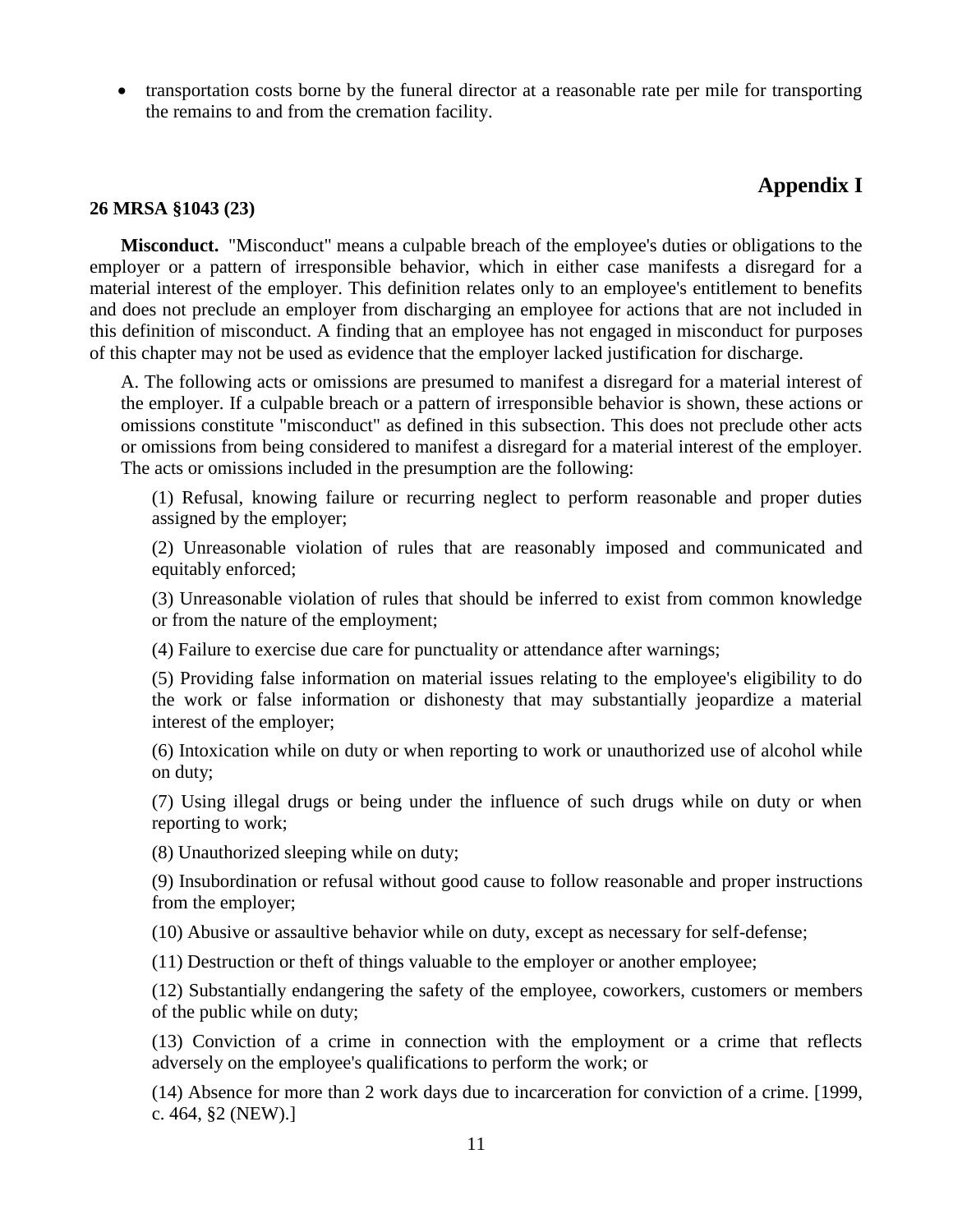B. "Misconduct" may not be found solely on:

(1) An isolated error in judgment or a failure to perform satisfactorily when the employee has made a good faith effort to perform the duties assigned;

(2) Absenteeism caused by illness of the employee or an immediate family member if the employee made reasonable efforts to give notice of the absence and to comply with the employer's notification rules and policies; or

(3) Actions taken by the employee that were necessary to protect the employee or an immediate family member from domestic violence if the employee made all reasonable efforts to preserve the employment. [1999, c. 464, §2 (NEW).]

Vote: 7 Yeas.

**Order No. 17-086, 7:00 p.m. Public hearing on the proposed amendments to Chapter 405, the Zoning Ordinance, Section VI. Definitions and Section XVIII.B. Haigis Parkway District.**  *[SEDCO]* Chairman Babine opened the public hearing. As there were no comments either for or against, the hearing was closed at 7:11 p.m. The second reading on this Order would on Wednesday, October 4, 2017.

**Order No. 17-087, 7:00 p.m. Public hearing on the proposed amendment to the Town of Scarborough Official Zoning Map to rezone the parcel located in the Enterprise Business Park identified as Map U39 Lot 4701 as shown on the Town Assessor's Map from the General Business District (B3) to the Haigis Parkway District (HP).** *[SEDCO]* Jay Chace, Town Planner, gave a brief over on this Order. Chairman Babine opened the public hearing. As there were no comments either for or against, the hearing was closed at 7:12 p.m. The second reading on this Order would on Wednesday, October 4, 2017.

**Order No. 17-088, 7:00 p.m. Public hearing and second reading to repeal Chapter 308 – Town of Scarborough Ordinance Regulating Political Signs in the Public Right-of-Way.** *[Ordinance Committee]* Chairman Babine opened the public hearing. The following individual spoke on this:

• Michael Doyle of Falmouth spoke on this order.

As there were no further comments either for or against, the hearing was closed at 7:14 p.m.

At the request of the Council Chair – Councilor Donovan gave an explanation on this Order.

Motion by Councilor Rowan, seconded by Councilor Foley, to move approval of the second reading to repeal Chapter 308 – Town of Scarborough Ordinance Regulating Political Signs in the Public Rightof-Way, as follows: **CHAPTER 308**

## **TOWN OF SCARBOROUGH POLITICAL SIGN ORDINANCE ADOPTED OCTOBER 5, 1994 AMENDED SEPTEMBER 6, 1995 REPEAL ORDER**

Be it hereby ordained by the Town Council of the Town of Scarborough, Maine, in Town Council Assembled, as follows:

The Ordinance entitled "Political Sign Ordinance," as the same, has been enacted by the Town Council of the Town of Scarborough, is hereby repealed.

Vote: 7 Yeas.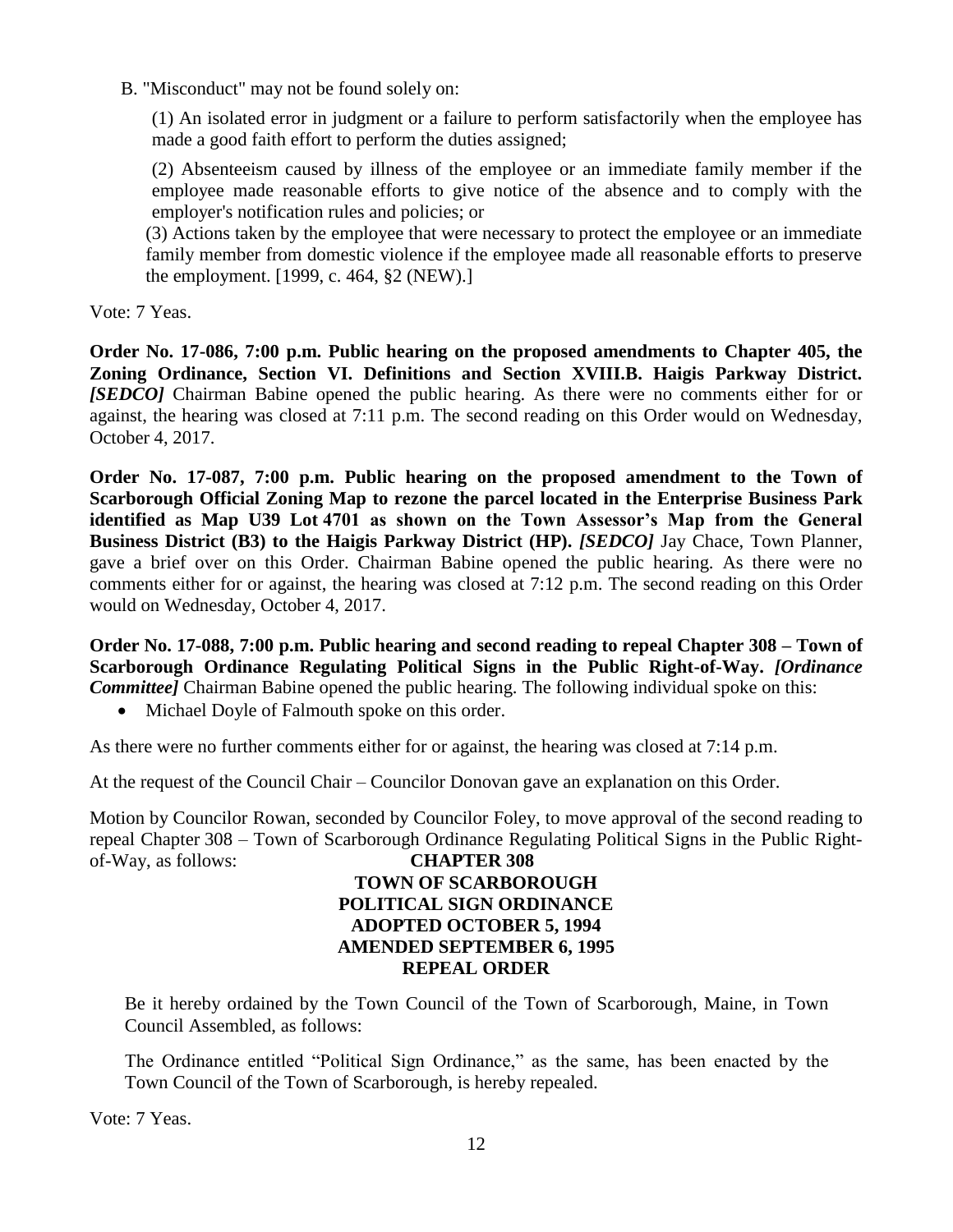**Order No. 17-093, 7:00 p.m. Public hearing and action on the requests for a Food Handlers from Suzie Snowflake's Edibles, d/b/a Beals Famous Ice Cream, located at 29 Gorham Road; Van Reeo d/b/a Pizza Time/Dimitris, located at 185 U.S. Route One and Kerri Munson, d/b/a Pleasant Hill Café, located at 132 Pleasant Hill Road.** *[Town Clerk]* Chairman Babine opened the public hearing. As there were no comments either for or against, the hearing was closed at 7:14 p.m.

Motion by Councilor Donovan, seconded by Councilor Rowan, to move approval on the requests for a Food Handlers from Suzie Snowflake's Edibles, d/b/a Beals Famous Ice Cream, located at 29 Gorham Road; Van Reeo d/b/a Pizza Time/Dimitris, located at 185 U.S. Route One and Kerri Munson, d/b/a Pleasant Hill Café, located at 132 Pleasant Hill Road.

Vote: 7 Yeas.

**Order No. 17-094, 7:00 p.m. Public hearing and action on the renewal requests for Junkyard Permits, pursuant to Title 30-A – M.R.S.A. Chapter 183: Goldstein Steel Company Inc., located at 36 Running Hill Road; A. Gagnon or E. Perry Iron & Metal, located at Rigby Road; Scarborough Auto Parts, located at 40 Holmes Road and Speedway Auto, located at 343 Payne Road.** *[Town Clerk]* Chairman Babine opened the public hearing. As there were no comments either for or against, the hearing was closed at 7:16 p.m.

Motion by Councilor Donovan, seconded by Councilor Foley, to move approval on the renewal requests for Junkyard Permits, pursuant to Title 30-A – M.R.S.A. Chapter 183: Goldstein Steel Company Inc., located at 36 Running Hill Road; A. Gagnon or E. Perry Iron & Metal, located at Rigby Road; Scarborough Auto Parts, located at 40 Holmes Road and Speedway Auto, located at 343 Payne Road.

Vote: 7 Yeas.

### **OLD BUSINESS:**

**Order No. 17-015. Second reading on the six month moratorium on Retail Marijuana Establishments and Retail Marijuana Social Clubs.** *[Ordinance Committee]* Thomas J. Hall, Town Manager, gave a brief overview on this order.

Motion by Councilor Donovan, seconded by Councilor Rowan, to move approval on the six month moratorium on Retail Marijuana Establishments and Retail Marijuana Social Clubs; as follows:

### **TOWN OF SCARBOROUGH ORDINANCE ESTABLISHING A MORATORIUM ON RETAIL MARIJUANA ESTABLISHMENTS AND RETAIL MARIJUANA SOCIAL CLUBS**

WHEREAS, a referendum on legislation titled the Marijuana Legalization Act, codified

at 7 M.R.S.A. Chapter 417, was approved, subject to recount, by the voters of the State of

Maine on November 8, 2016; and,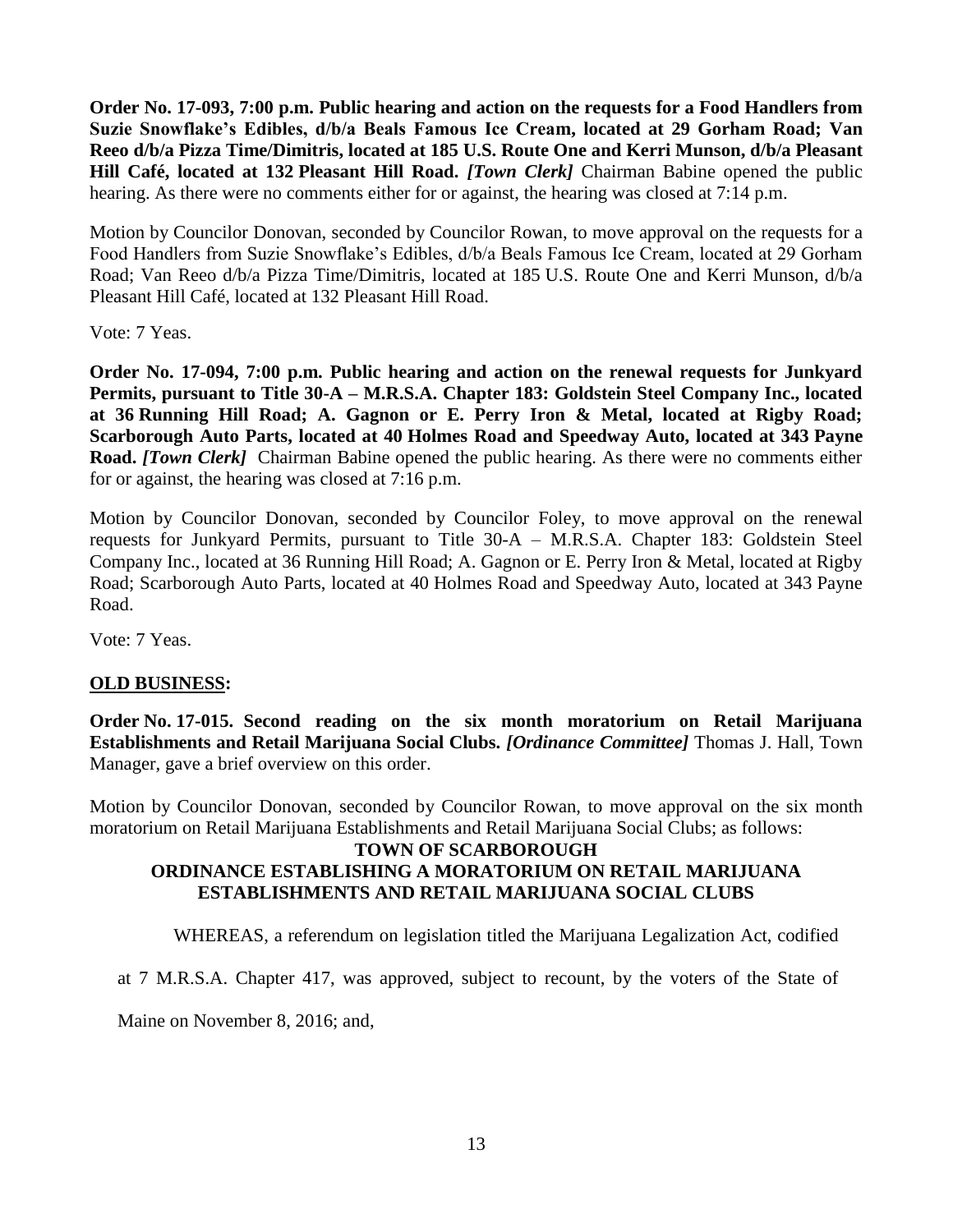WHEREAS, as enacted by the voters, the Marijuana Legalization Act will authorize the licensure and operation of retail marijuana establishments and retail marijuana social clubs as a regulated program of the State of Maine; and

WHEREAS, the Maine Department of Agriculture, Conservation and Forestry is required to adopt rules for the proper regulation and control of the cultivation, manufacture, distribution, sale and testing of retail marijuana and retail marijuana products and for the enforcement of the Act no later than February 2018; and,

WHEREAS, 7 M.R.S.A. Section 2449, Local Licensing, allows municipalities to regulate the location, operation and licensing of retail marijuana establishments and retail marijuana social clubs and to adopt and enforce regulations for such uses; and,

WHEREAS, operations related to retail marijuana establishments and retail marijuana social clubs raise a number of concerns related to public safety and welfare, including, but not limited to, potential adverse effects on neighborhoods, security of the facilities, and odors that may create a public nuisance or hazard; and,

WHEREAS, there has been an increasing number of requests regarding the establishment of facilities for the cultivation and/or retail sales of marijuana; and,

WHEREAS, the Town's existing ordinances do not provide an adequate mechanism to regulate and control the location and operation of retail marijuana establishments and retail marijuana social clubs and are inadequate to prevent the potential for serious public harm from the future establishment of retail marijuana establishments and retail marijuana social clubs; and,

WHEREAS, the Town needs a reasonable amount of time to study the land use implications of retail marijuana establishments and retail marijuana social clubs, to review the rules and regulations to be developed by the Maine Department of Agriculture, Conservation and Forestry and to develop reasonable regulations governing their location and operation; and,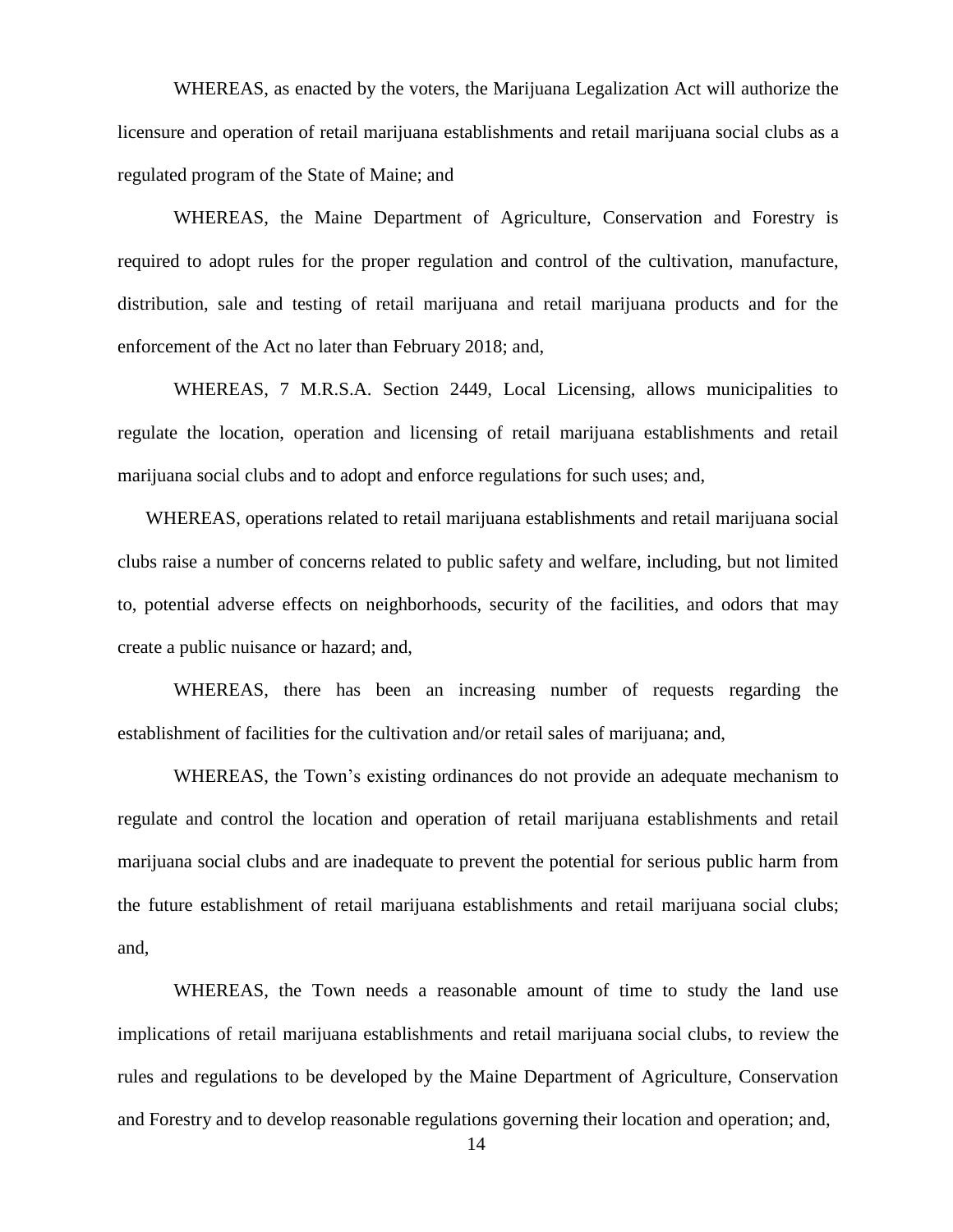WHEREAS, during the period of this Moratorium, the Town will work on developing

appropriate land use regulations concerning retail marijuana establishments and retail marijuana

social clubs; and,

NOW THEREFORE, pursuant to the authority granted to it by 30-A M.R.S. § 4356, be it hereby ordained by the Scarborough Town Council, assembled as the legislative body of the Town, as follows:

1. DEFINITIONS. As used in this Ordinance, the following terms have the following meanings as defined in the Marijuana Legalization Act:

"Marijuana": means cannabis.

"Retail Marijuana Establishments": a retail marijuana store, a retail marijuana cultivation facility, a retail marijuana products manufacturing facility or a retail marijuana testing facility.

"Retail Marijuana Cultivation Facility": an entity licensed to cultivate, prepare and package retail marijuana and sell retail marijuana to retail marijuana establishments and retail marijuana social clubs.

"Retail Marijuana Products Manufacturing Facility": an entity licensed to purchase retail marijuana; manufacture, prepare and package retail marijuana products; and sell retail marijuana and retail marijuana products only to other retail marijuana products manufacturing facilities, retail marijuana stores and retail marijuana social clubs.

"Retail Marijuana Social Club": An entity licensed to sell retail marijuana and retail marijuana products to consumers for consumption on the licensed premises.

"Retail Marijuana Store": an entity licensed to purchase retail marijuana from a retail marijuana cultivation facility and to purchase retail marijuana products from a retail marijuana products manufacturing facility and to sell retail marijuana and retail marijuana products to consumers.

"Retail Marijuana Testing Facility": an entity licensed and certified to analyze and certify the safety and potency of retail marijuana and retail marijuana products.

### 2. APPLICABILITY AND PURPOSE.

This moratorium shall apply to retail marijuana establishments and retail marijuana social clubs, as defined above, that are proposed to be located within the Town of Scarborough on or after the effective date of this Ordinance. Notwithstanding anything to the contrary in 1 M.R.S.A. § 302 or any other law, this Ordinance applies to any application relating to the establishment or operation of a proposed retail marijuana establishment and retail marijuana social club, whether or not such application had become a "pending proceeding" as defined in 1 M.R.S.A. § 302 prior to the enactment of this Ordinance.

### 3. PROHIBITION.

During the time this Ordinance is in effect, no official, officer, board, body, agency, agent or employee of the Town of Scarborough shall accept, process or act upon any application for any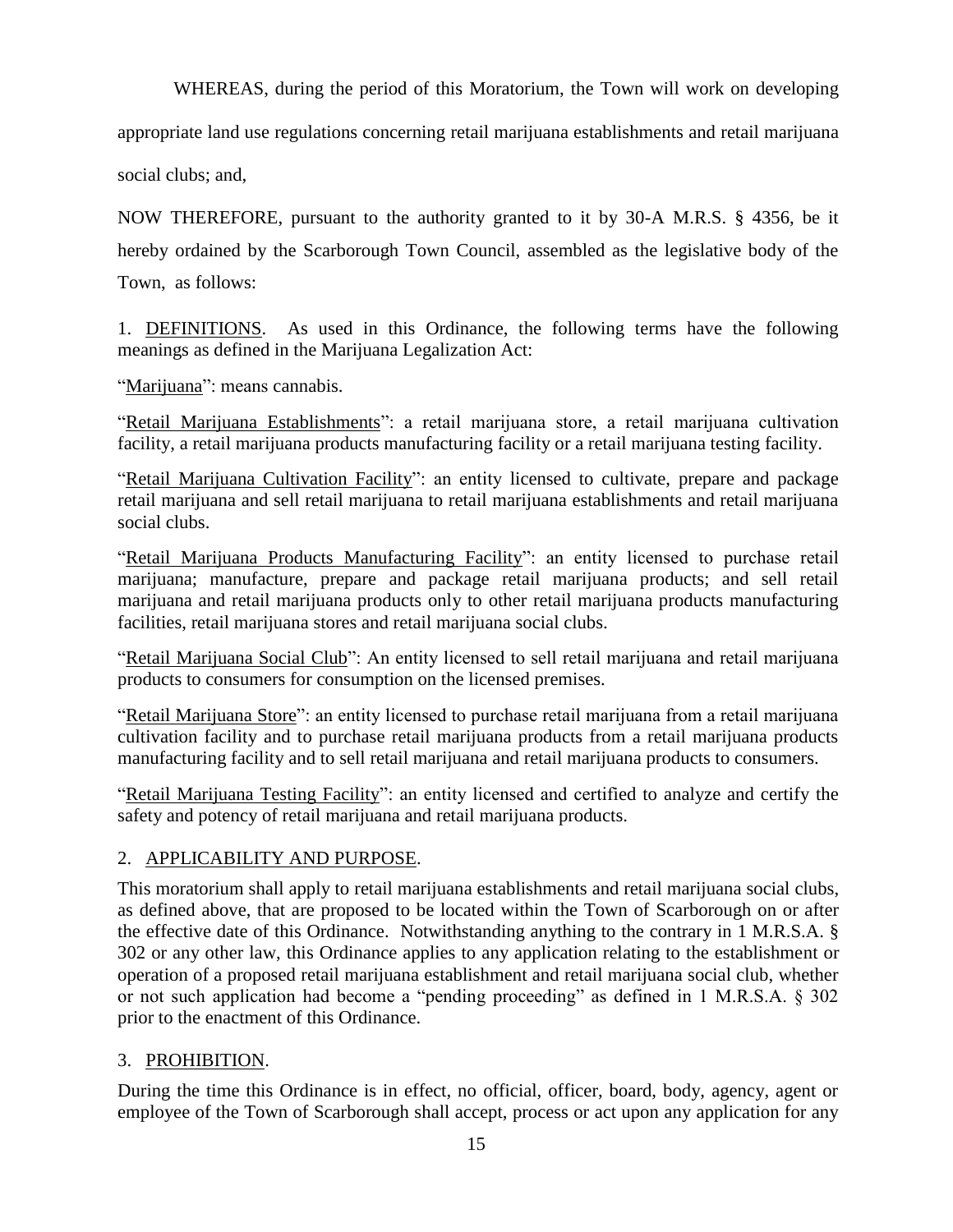approval, including but not limited to a building permit, certificate of occupancy, site plan review, conditional use, or any other approval, received after the effective date of this Ordinance relating to the establishment or operation of a business or operation of a retail marijuana establishment and/or retail marijuana social club. No person shall establish or operate a business or operation of a retail marijuana establishment and/or retail marijuana social club within the Town of Scarborough that was proposed on or after the effective date of this Ordinance.

### 4. ENFORCEMENT, VIOLATION AND PENALTIES.

This Ordinance shall be enforced by the Scarborough Code Enforcement Officer. Any person who violates Section 3 of this ordinance shall be subject to civil penalties and other remedies as provided in 30-A M.R.S.A. § 4452.

### 5. EFFECTIVE DATE.

This Ordinance takes effect immediately upon adoption and shall expire on the 180th day thereafter, unless earlier extended by the Scarborough Town Council.

### 6. SEVERABILITY.

Should any section or provision of this Ordinance be declared by any court to be invalid, such a decision shall not invalidate any other section or provision.

Vote: 7 Yeas.

**Order No. 17-080. Act to create an Ad-hoc Budget Advisory Committee. Tabled from the August 16, 2017, Town Council Meeting.** *[Councilor Foley]* Councilor Foley gave a brief overview on this Order and responded to questions from the Town Council.

Motion by Councilor Foley, seconded by Councilor St. Clair, to move approval to create an Ad-hoc Budget Advisory Committee.

Motion by Councilor Foley, seconded by Councilor Rowan, to move approval to table Order No. 17- 080 to the November  $15<sup>th</sup>$  Town Council Meeting

Vote to Table: 7 Yeas.

### **NEW BUSINESS:**

**Order No. 17-095. First reading and schedule a public hearing on the proposed amendments to Chapter 901 – the Town of Scarborough Garbage and Recycling Collection and Disposal Ordinance, Article I Sections 1.09 and 1.10.** *[Ordinance Committee]* **Councilor Donovan gave a** brief overview on this Order. The following individuals spoke on this:

 Susan Hamill of Bay Street voiced her concerns with the proposed amendments being made on this Order.

Motion by Councilor Donovan, seconded by Councilor Rowan, to move approval of the first reading on the proposed amendments to Chapter 901 – the Town of Scarborough Garbage and Recycling Collection and Disposal Ordinance, Article I Sections 1.09 and 1.10 and schedule a public hearing for Wednesday, October 4, 2017, as follows: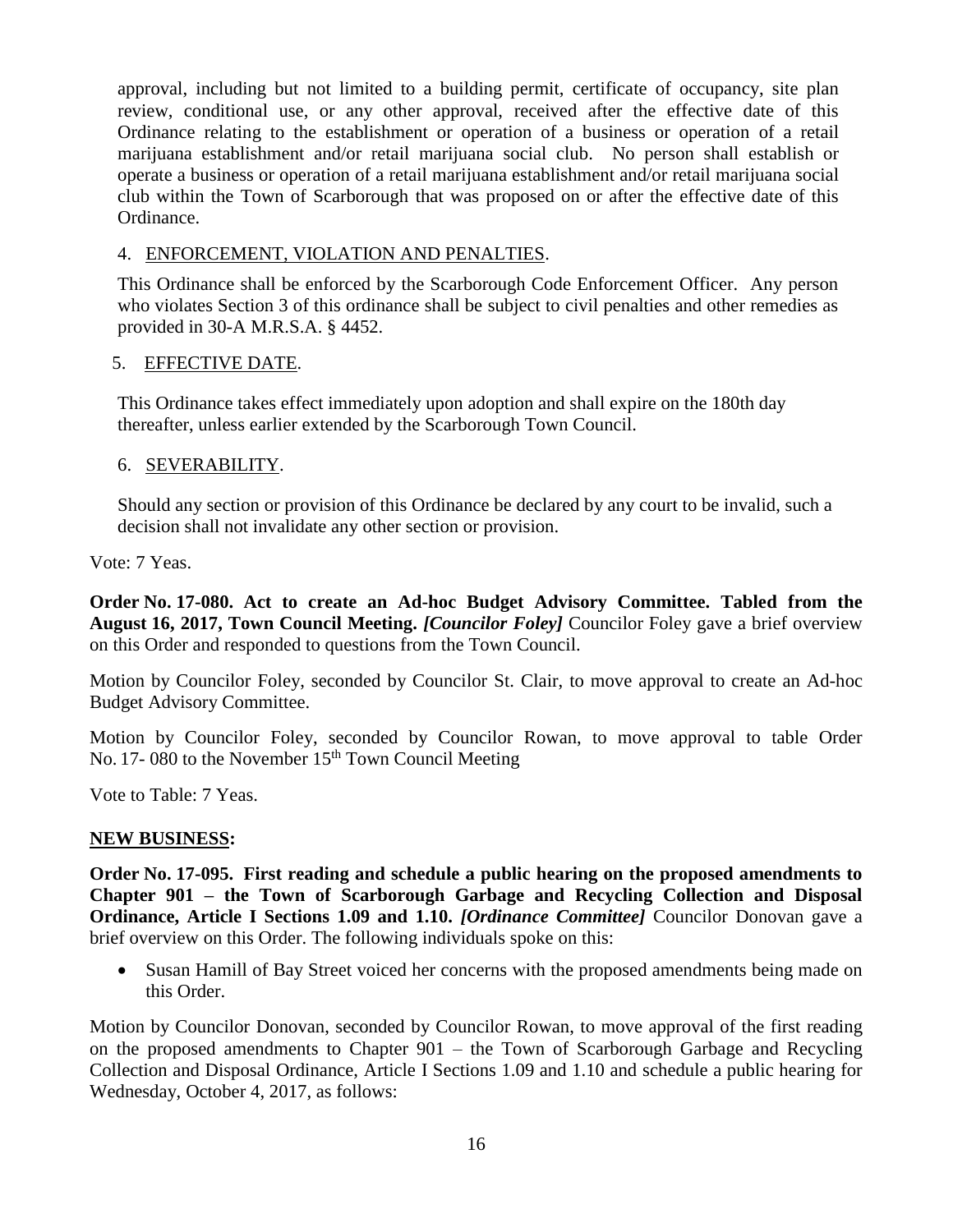### **AMENDMENT TO CHAPTER 901 THE SCARBOROUGH GARBAGE AND RECYCLING ORDINANCE**

BE IT HEREBY ORDAINED by the Town Council of the Town of Scarborough, Maine, in Town Council assembled, that Chapter 901, the Garbage and Recycling Collection Ordinance of the Town of Scarborough is amended, as follows:

#### **Section 1.098 TOWN TO PROVIDE CARTS**

A. All garbage and recycling carts required by this Article shall be designated, provided and owned by the Town of Scarborough; all residences receiving municipal Town solid waste collection services are required to use only the Town-provided carts for weekly garbage collection. The standard carts hold a capacity of up to 65 gallons and shall not be filled to a gross weight of more than 150 pounds each. Each residential unit will be allowed one Town-designated cart per pickup. Decisions to permit a second cart will be made on a case-by-case basis for exceptionally large households, and in those cases, only after a solid waste inspection by a Scarborough Public Works staff member to determine that the need remains when maximum recycling is being done. Residents may choose to mark their cart with the street address that the cart was assigned to for identification purposes. Under no other circumstance should the carts be defaced by the use of markers, stickers or paint. A cart that has been defaced will be replaced at cost to the resident to whom the cart was assigned and may be subject to further penalties under Article VI.

B. All residential buildings of 6 or more units, nonresidential or commercial users shall provide adequate carts for the weekly garbage generated by the business conducted on the premise. At a minimum, the owner shall provide a secured container or containers with closable covers to minimize the stacking and spreading of the garbage generated by the subject business. The cost of collecting commercial waste is the Property Owner's responsibility.

### **Section 1.1009 CARTS REQUIRED; HOURS FOR PLACEMENT AND REMOVAL; REPLACEMENT OR ADDITIONAL CARTS; OVERFLOW WASTE**

A. It shall be the responsibility of the Town to provide and make available suitable and sufficient carts as described by  $\S$  1.08.09 to receive the accumulation of weekly household waste. Each cart shall be placed as instructed by the Town or its designated garbage collector along the street, sidewalk or roadside for automated collection. Town-designated garbage carts may be set out for collection the evening or day before, but must be set out by 7:00A.M. the morning of collection, and should be removed from the Town's right of way the day of collection.

B. Should a Town-owned cart be damaged, defaced, or lost by a household, the Town will make another such cart available for replacement at a fee.

C. Residents who have "overflow waste," defined as garbage set out for collection that exceeds the amount contained in the Town-provided collection cart, may take it to the Department of Public Works for disposal.

Vote: 4 Yeas. 3 Nays [Councilors Foley, Hayes and St. Clair]

**Order No. 17-096. Act on the request for an order directing the Town Manager to process payments for the tax abatements for the 2012-2015 Consolidated Tax Appeals in accordance with the Board of Assessment Review's decision of May 10, 2017, and further authorizing the use of funds from the Undesignated Fund Balance to satisfy these obligations.** *[Town Manager]*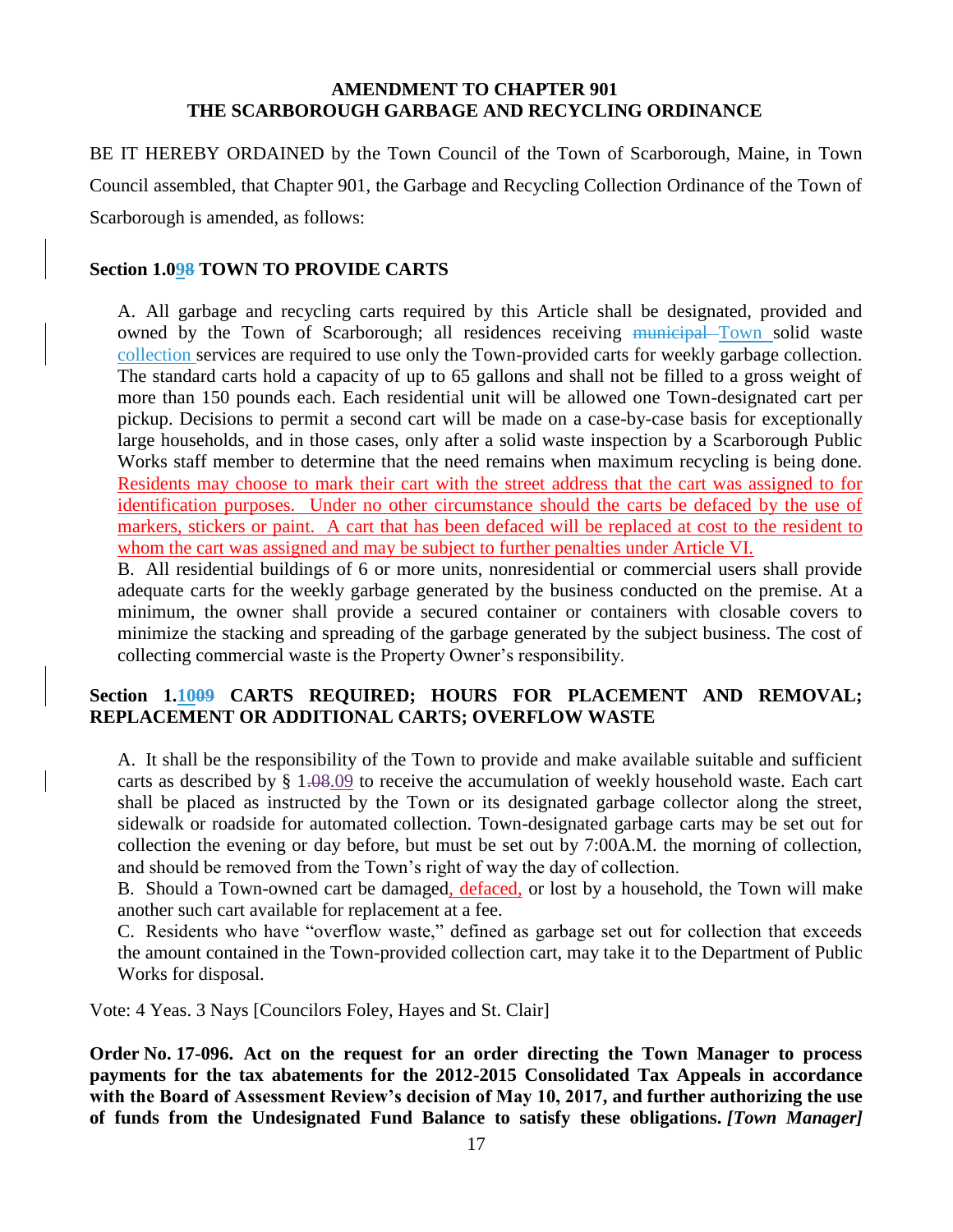Thomas J. Hall, Town Manager, gave a brief overview on this Order. The following spoke on this Order:

- Larry Hartwell of Puritan Drive spoke on this Order and was concerned that the amount was not in the agenda packet.
- Susan Hamill of Bay Street spoke of her concerns on this Order. She wondered if the range of payments on this item could be disclosed. She questioned if this item would need to go out to the voters and what the total amount of legal fees that had been paid.

Motion by Councilor St. Clair, seconded by Councilor Rowan, to move approval on the request for an order directing the Town Manager to process payments for the tax abatements for the 2012-2015 Consolidated Tax Appeals in accordance with the Board of Assessment Review's decision of May 10, 2017, and further authorizing the use of funds from the Undesignated Fund Balance to satisfy these obligations.

Vote: 7 Yeas.

**Order No. 17-097. Act to adopt the FY2018 School Budget Resolutions, as required by State Statute.** *[School Department]* Thomas J. Hall, Town Manager, gave a brief overview on this Order.

Motion by Councilor Caiazzo, seconded by Councilor Hayes, to move approval to adopt the FY2018 School Budget Resolutions, as required by State Statute, as follows:

### **Scarborough School Department 2017-2018 Budget Resolutions**

**ARTICLE I.** To see what sum the municipality will appropriate for the total cost of funding public education from kindergarten to grade 12 as described in the Essential Programs and Services Funding Act.

### **Recommend \$ 32,985,818**

and to see what sum the municipality will raise as the municipality's contribution to the total cost of funding public education from kindergarten to grade 12 as described in the Essential Programs and Services Funding Act in accordance with the Maine Revised Statutes, Title 20- A, section 15688.

### **Recommend \$ 30,128,429**

Explanation: The school administrative unit's contribution to the total cost of funding public education from kindergarten to grade 12 as described in the Essential Programs and Services Funding Act is the amount of money determined by state law to be the minimum amount that a municipality must raise in order to receive the full amount of state dollars.

**ARTICLE II.** To see what sum the municipality will raise and appropriate for the annual payments on debt service previously approved by the municipality for non-state-funded school construction projects, or non-state-funded portions of school construction projects in addition to the funds appropriated as the local share of the school administrative unit's contribution to the total cost of funding public education from kindergarten to grade 12.

### **Recommend \$5,603,571**

Explanation: Non-state-funded debt service is the amount of money needed for the annual payments on the municipality/district long-term debt for major capital school construction projects that are not approved for state subsidy. The bonding of this long-term debt was previously approved by the voters.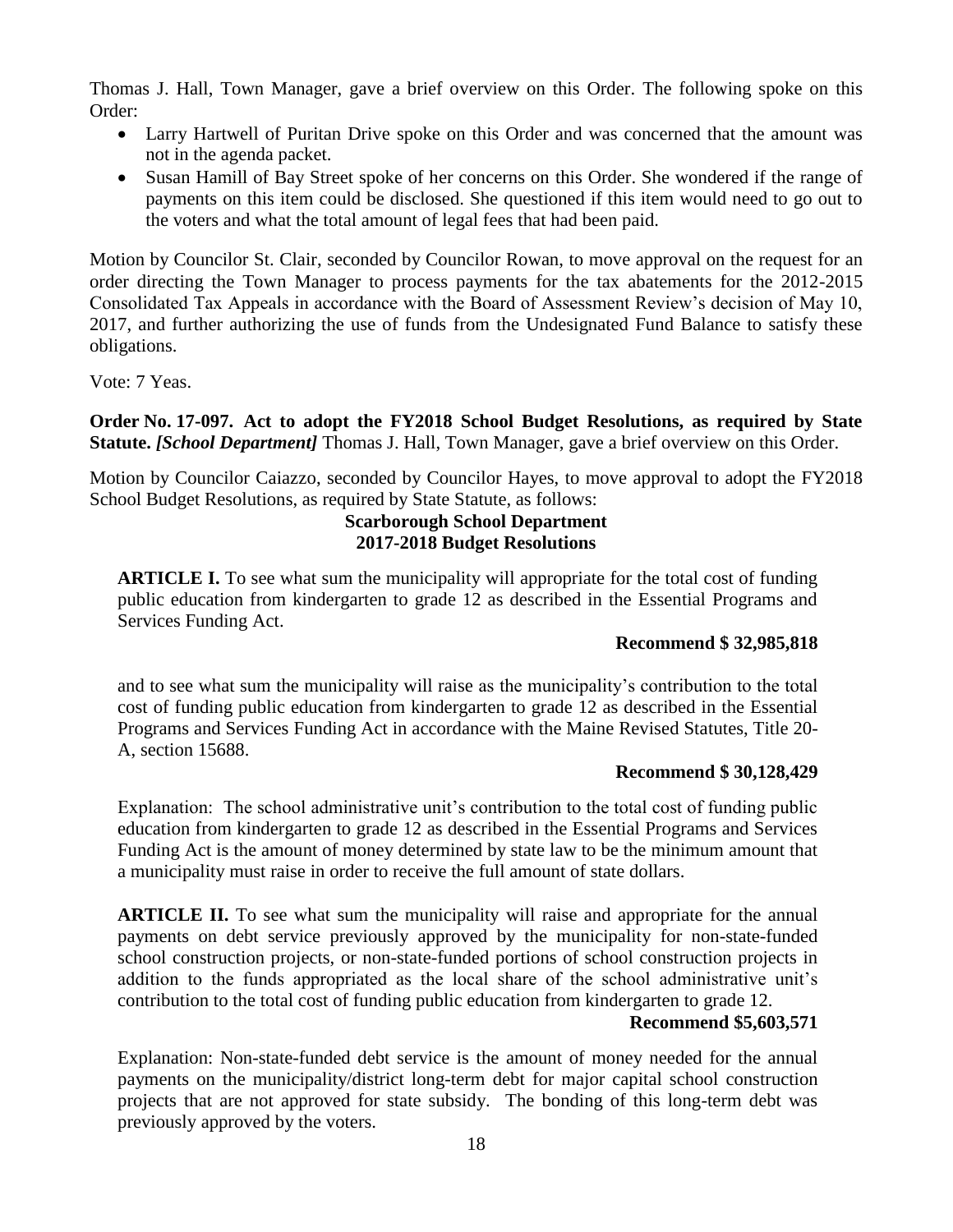**ARTICLE III.** To see what sum the municipality will raise and to appropriate that sum in additional local funds for school purposes under Maine Revised Statutes, Title 20-A, 15690.

#### **Recommend \$6,472,017**

Explanation: The additional local funds are those locally raised funds over and above the school administrative unit's local contribution to the total cost of funding public education from kindergarten to grade 12 as described in the Essential Programs and Services Funding Act and local amounts raised for the annual payment on non-state-funded debt service that will help achieve the municipality budget for educational programs.

**ARTICLE IV.** To see what sum the municipality will authorize the School Board to expend for the fiscal year beginning July 1, 2017 and ending June 30, 2018 from the school administrative unit's contribution to the total cost of funding public education from kindergarten to grade 12 as described in the Essential Programs and Services Funding Act, non-state-funded school construction projects, additional local funds for school purposes under the Maine Revised Statutes, Title 20-A, section 15690, unexpended balances, tuition receipts, state subsidy and other receipts for the support of schools.

#### **Recommend \$47,125,168**

**Pursuant to Maine Revised Statutes, Title 20-A, section 1485, voters and the Town Council authorize the School Board to expend the above funds in the following Statemandated categories:**

**ARTICLE IV-A.** To see what sum the school administrative unit will be authorized to expend for Regular Instruction. **Recommend \$19,675,688**

**ARTICLE IV-B.** To see what sum the school administrative unit will be authorized to expend for Special Education. **Recommend \$7,558,169** 

**ARTICLE IV-C.** To see what sum the school administrative unit will be authorized to expend for Career and Technical Education. **Recommend \$293,318** 

**ARTICLE IV-D.** To see what sum the school administrative unit will be authorized to expend for Other Instruction. **Recommend \$1,115,212** 

**ARTICLE IV-E.** To see what sum the school administrative unit will be authorized to expend for Student and Staff Support. **Recommend \$4,659,167**

**ARTICLE IV-F.** To see what sum the school administrative unit will be authorized to expend for System Administration. **Recommend \$1,069,128**

**ARTICLE IV-G.** To see what sum the school administrative unit will be authorized to expend for School Administration. **Recommend \$1,837,854**

**ARTICLE IV-H.** To see what sum the school administrative unit will be authorized to expend for Transportation and Buses. **Recommend \$1,494,471**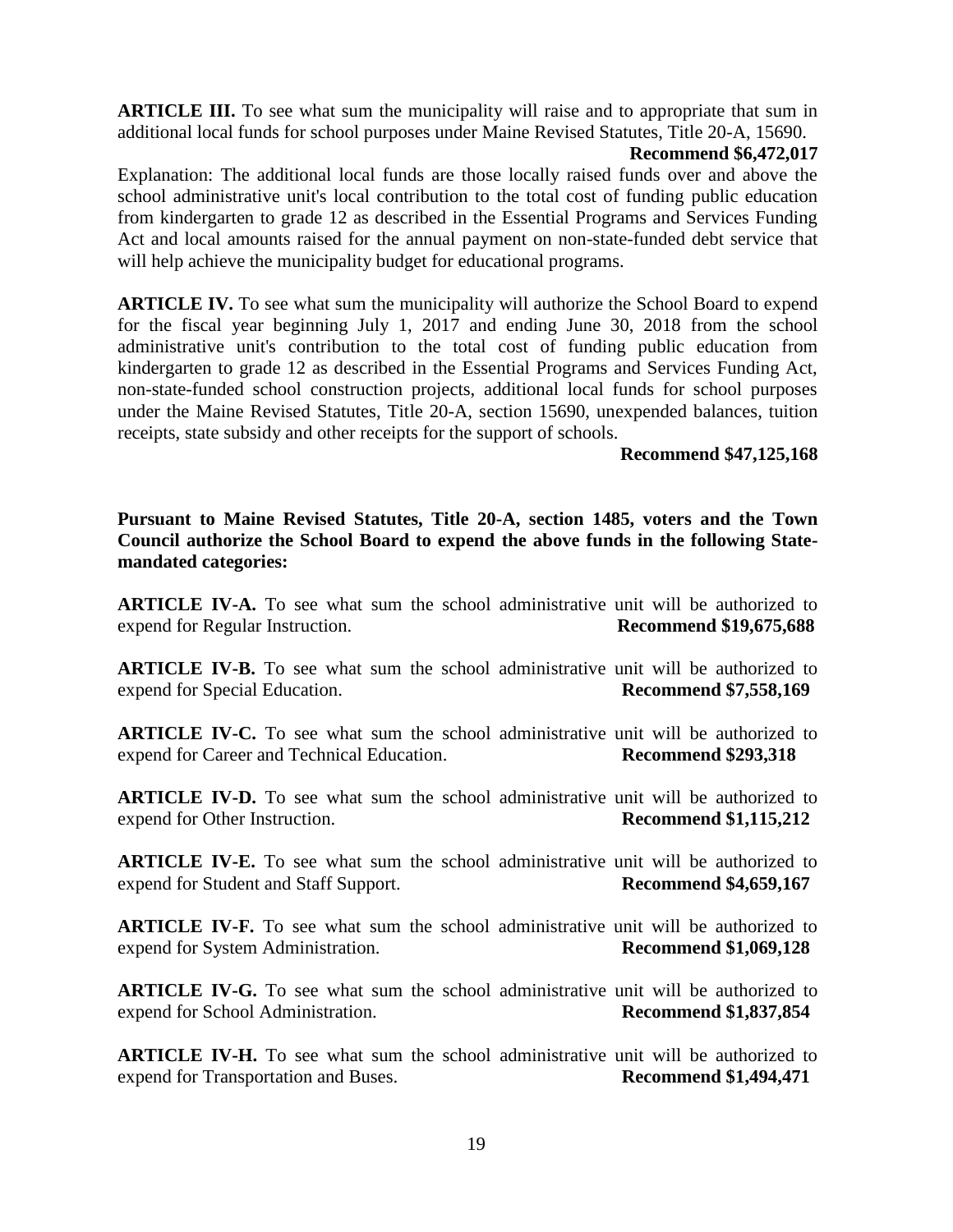**ARTICLE IV-I.** To see what sum the school administrative unit will be authorized to expend for Facilities Maintenance. **Recommend \$3,818,590**

**ARTICLE IV-J.** To see what sum the school administrative unit will be authorized to expend for Debt Service and Other Commitments. **Recommend \$5,603,571**

**ARTICLE IV-K.** To see what sum the school administrative unit will be authorized to expend for All Other Expenditures. **Recommend \$0**

**ARTICLE V.** To see if the municipality will appropriate **\$182,701** for Adult Education and raise **\$99,552** as the local share; with authorization to expend any additional, incidental or miscellaneous receipts in the interest and for the well-being of the Adult Education program.

**Recommend \$98,237** (Local)

Vote: 7 Yeas.

**Order No. 17-098. Act on the request pursuant to Order No. 16-024, for the Town Council to review and approve the design and siting of outdoor recreation amenities within Memorial Park.**  *[Town Manager]* Thomas J. Hall, Town Manager, gave a brief overview on this Order. Todd Sousa, Director of Community Services also commented on this Order.

The following spoke on this Order:

- Jean-Marie Caterina of Gorham Road and a member of the Senior Advisory Board, noted that the Seniors were very anxious to see this recreation area be built and it serves all the residents of Scarborough.
- Larry Hartwell of Puritan Drive did not support this Order and asked the Town Council to defer this to next year.
- Susan Hamill of Bay Street wanted to make sure that this is what the seniors wanted and was curious to know what the survey results. She did support this Order.

Motion by Councilor Donovan, seconded by Councilor St. Clair, to move on the request pursuant to Order No. 16-024, for the Town Council to review and approve the design and siting of outdoor recreation amenities within Memorial Park.

Vote: 7 Yeas.

**Order No. 17-099. Act on the request to set the date, time, and location of the Municipal Elections for Tuesday, November 7, 2017; appoint the warden, set the hours for voter registration, and act on appointments of election/ballot clerks, pursuant to Chapter 200 – Article VIII. Nomination and Elections and authorize the Town Clerk to make any additional appointments as necessary.** *[Town Clerk]* Motion by Councilor Donovan, seconded by Councilor St. Clair, to move approval to set the date, time, and location of the Municipal Elections for Tuesday, November 7, 2017; appoint the warden, set the hours for voter registration, and act on appointments of election/ballot clerks, pursuant to Chapter 200 – Article VIII. Nomination and Elections and authorize the Town Clerk to make any additional appointments as necessary, as follows:

### WARRANT FOR Regular Municipal Election TOWN OF SCARBOROUGH, MAINE

TUESDAY, NOVEMBER 7, 2017

DAY AND DATE OF ELECTION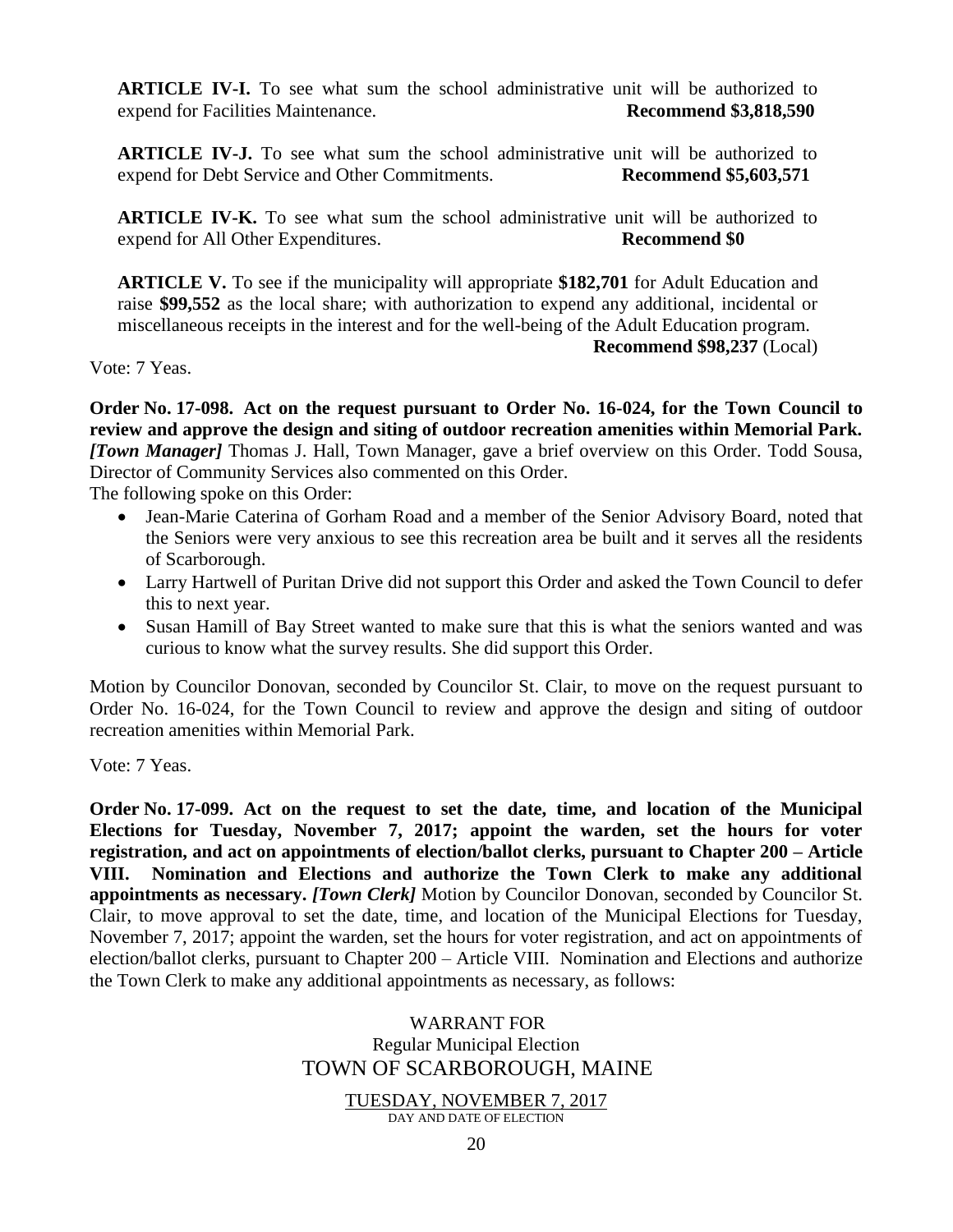**County of Cumberland, ss State of Maine State of Maine State of Maine State of Maine State of Maine State of Maine State of Maine State of Maine State of Maine State of Maine State of Maine State of Maine State of Maine S** 

To: Robert A. Moulton, the Police Chief of Scarborough:

You are hereby required in the name of the State of Maine to notify the voters of the Town of Scarborough of the Regular Municipal & Referendum Election, as described in this warrant.

To the Voters of the Town of Scarborough:

You are hereby notified that an election for the purpose of a Regular Municipal Election will be held on Tuesday, November 7, 2017, at the Scarborough High School Alumni Gymnasium: ī

| <b>FOR COUNCIL MEMBER</b> | <b>FOR BOARD OF</b>             | <b>FOR TRUSTEE OF</b>      |
|---------------------------|---------------------------------|----------------------------|
|                           | <b>EDUCATION MEMBER</b>         | <b>SCARBOROUGH</b>         |
|                           |                                 | SANITARY DISTRICT          |
| Vote for THREE            | Vote for TWO                    | Vote for THREE             |
|                           |                                 |                            |
| BABINE, Shawn A.          | DOUGLAS, Rebel L.               | ANDRESON, Charles J.       |
| CATERINA, Jean-Marie      | DURGIN, Hillory H.M.            | CAVALERO, Judith M.        |
| DOWNS, Timothy A.         | <b>KAZILIONIS, Leanne Lewis</b> | <b>GREENLEAF, Jason A.</b> |
| HAYES, Peter F.           | McNALLY, Christie L.            | McSORLEY, Robert A.        |
| HOWARD, Benjamin T.       |                                 |                            |
| ST. CLAIR. Katherine A.   |                                 |                            |

#### **Referendum Question No. 1:**

Shall the Order entitled "**ORDER AUTHORIZING ISSUANCE OF UP TO \$19,500,000 IN GENERAL OBLIGATION BONDS OF THE TOWN OF SCARBOROUGH TO FUND COSTS FOR A NEW PUBLIC SAFETY BUILDING**" be approved?

EXPLANATION AND RECOMMENDATION: Approval of this Order would authorize the issuance of up to \$19,500,000 in general obligation bonds of the Town to provide funds to construct and equip a New Public Safety Building.

| Total estimated cost                           | \$21,548,095  |
|------------------------------------------------|---------------|
| Less reserve funds dedicated for this purpose  | \$ (625,000)  |
| Less anticipated revenue from sale of existing |               |
| Public safety facility                         | \$(1,423,095) |
| Bond amount not to exceed                      | \$19,500,000  |

The Town Council recommends approval of this question.

1. Total Indebtedness:

#### **FINANCIAL STATEMENT**

- A. Bonds outstanding and unpaid: \$84,460,000 B. Bonds authorized and unissued:  $$3,119,870$ C. Bonds to be issued if this Article is approved: \$19,500,000
- 2. Costs:

At an estimated maximum interest of 3.50%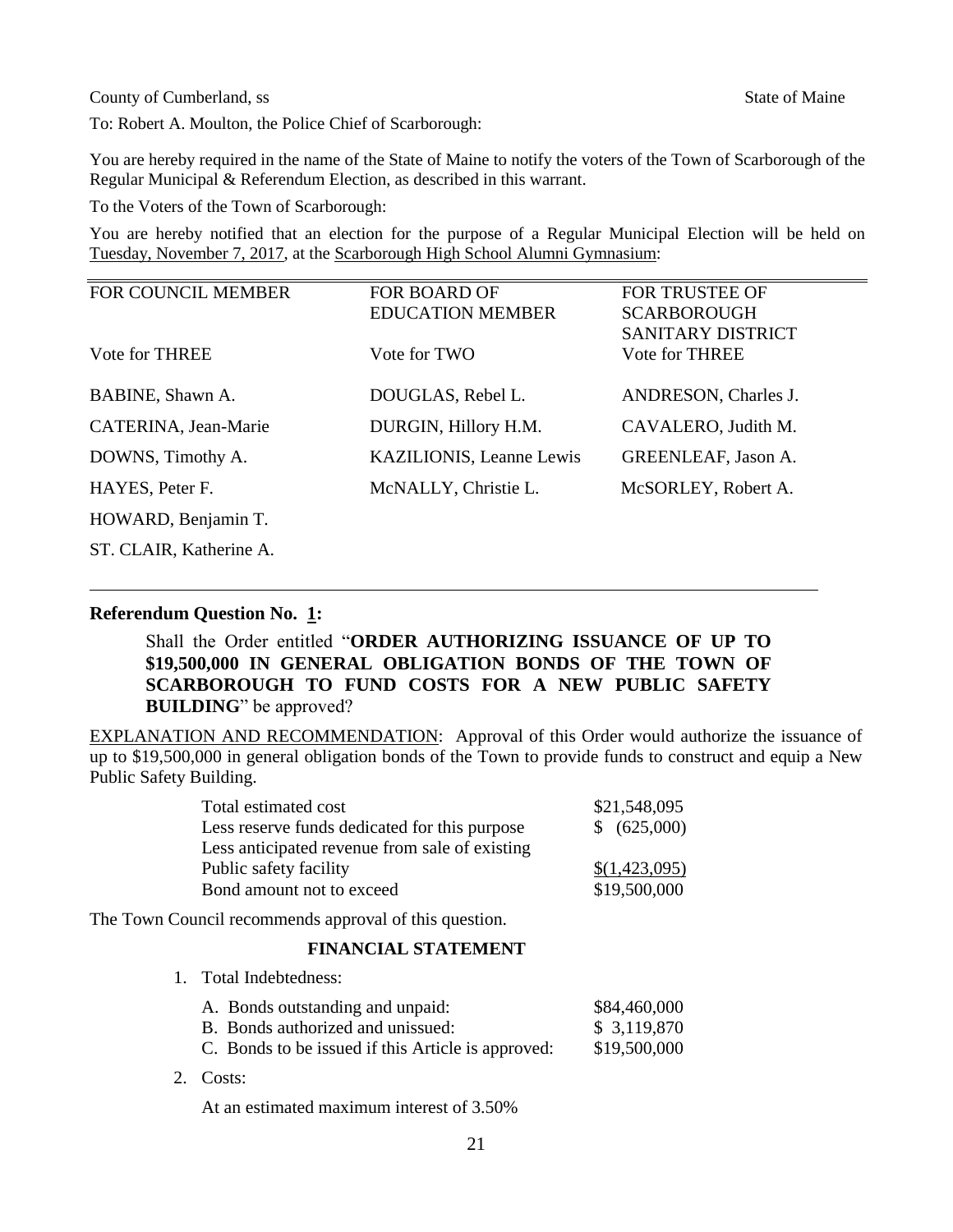for a maximum thirty (30) year maturity, the estimated costs of this bond issue will be:

| Principal:                | \$19,500,000 |
|---------------------------|--------------|
| Interest:                 | \$9,934,750  |
| <b>Total Debt Service</b> | \$29,434,750 |

3. Validity:

The validity of the bonds and of the voters' ratification of the bonds may not be affected by any errors in the above estimates. If the actual amount of the total debt service for the bond issue varies from the estimate, the ratification by the electors is nevertheless conclusive and the validity of the bond issue is not affected by reason of the variance.

| Town<br>reasurer                                                                                                          |  |
|---------------------------------------------------------------------------------------------------------------------------|--|
| ___<br>_____________<br>__________<br>_____<br>__________________________<br>___________<br>_____<br>______<br>___<br>___ |  |

The polls shall be opened at 7:00 A.M. and closed at 8:00 P.M.

Absentee Ballots shall be processed on Monday, November 6, 2017, from 9:00 a.m. to 4:00 p.m. and on Election Day, Tuesday, November 7, 2017, starting at 8:00 a.m. – 10:00 a.m. – 1:00 p.m. – 4:00 p.m. and 7:30 p.m. until done.

The Registrar of Voters will hold office hours during regular business hours of the Town Hall and at the Polls to correct any error or change a name or address on the voting list; to accept the registration of any person eligible to vote and to accept new enrollments.

A person who is not registered as a voter in the Town of Scarborough may not vote in any Scarborough election.

Approved on Wednesday, September 20, 2017, by the Scarborough Town Council.

| <b>Last Name</b> | <b>First Name</b> |              | <b>Last Name</b> | <b>First Name</b> |
|------------------|-------------------|--------------|------------------|-------------------|
|                  |                   | Ward         |                  |                   |
| Alden            | Joyce             | <b>Clerk</b> | Hendrix          | Catherine         |
| Archibald        | Annie             |              | Hendrix          | Timothy           |
| Beckerley        | Sue               |              | Holton           | Geraldine         |
| Bernard          | Rhonda            |              | Jackman          | Donna             |
| <b>Blaisdell</b> | Ann               |              | Jackson          | Mark              |
| <b>Blaisdell</b> | <b>Bruce</b>      |              | Jackson          | Shirley           |
| Campbell         | Edward            |              | Jania            | Janusz            |
| Carlson          | Constance         |              | Jensen           | Joyce             |
| Clough           | Harold            |              | Johnson          | Sheila            |
|                  |                   |              | Jolly-           |                   |
| Collins          | Julie             |              | Schofield        | Deborah           |
| Cooledge         | Melissa           |              | Killelea         | Elaine            |
| Corribeau        | Tristan           |              | Kueck            | Cindy             |
| Curlew           | Jackie            |              | LaChapelle       | Lorraine          |

### ELECTION WORKERS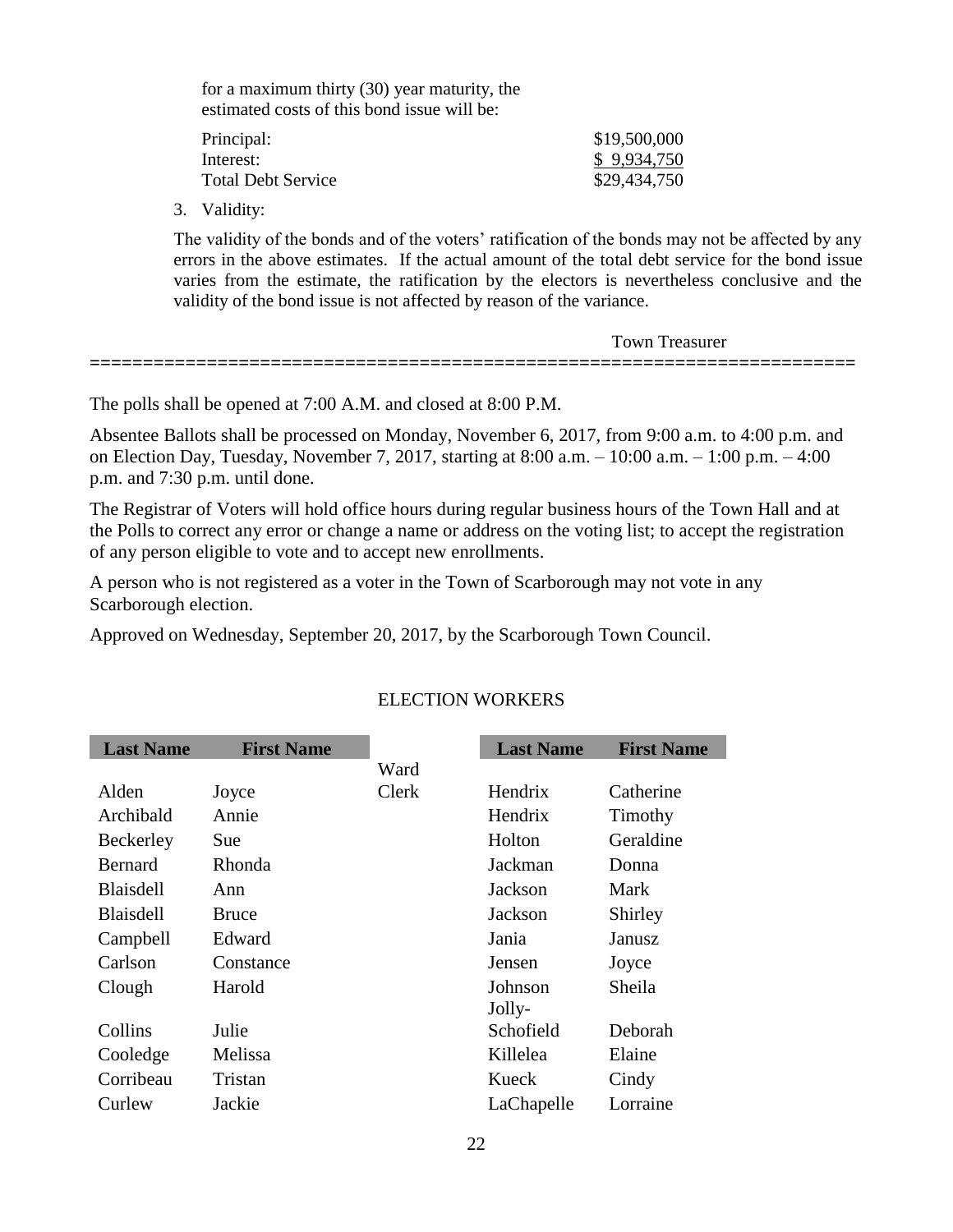| Dahms         | Beverly          | Lebauer   | Andrew   |                             |
|---------------|------------------|-----------|----------|-----------------------------|
| Davio         | Dolores          | LeDoux    | Alfred   |                             |
| Davio         | Joe              | Libby     | Susan    |                             |
| DeSanctis     | Marjorie         | Love      | Janet    |                             |
| Downs         | Marie            | Nielsen   | Marion   |                             |
| Duca          | Mary             | O'Roak    | Marion   | <b>Ward Clerk</b><br>Deputy |
| Elder         | Sandra           | Paul      | Allen    | Warden                      |
| Estes         | Emilie           | Paul      | Janice   |                             |
| Fagnant       | <b>Barbara</b>   | Penley    | William  | Warden                      |
| Fenlason      | Charlene         | Plowman   | Cheryl   |                             |
| Flaherty      | Connie           | Reid      | Richard  |                             |
| Gillchest     | Charlene         | Rideout   | Deborah  |                             |
| Gillis        | June             | Smith     | Doris    |                             |
| <b>Giroux</b> | Jean             | Smick     | Martha   |                             |
| Giroux        | Wilfred          | Sullivan  | Sandy    |                             |
| Grant         | Elizabeth (Betty | Vickerson | Linda    |                             |
|               | Ann)             |           |          |                             |
| Greenleaf     | Libby            | Ward      | Emily    |                             |
| Hanson        | Georgia          | Weeks     | Maureen  |                             |
| Happel        | Ken              | Wiley     | Mary Lou |                             |
| Helms         | Sue              | Wink      | Eska     |                             |
|               |                  | Wygant    | Michael  |                             |

Vote: 7 Yeas.

**Item 8. Non Action Items.** None at this time.

#### **Item 9. Standing and Special Committee Reports and Liaison Reports.**

- Councilor St. Clair gave an update on the Communications Committee.
- Councilor Foley gave an update on the Eastern Trail Alliance Fundraiser.
- Councilor Hayes gave an update on the Coastal Waters and Harbor Committee; the Shellfish Commission and the Finance Committee.
- Councilor Rowan gave an update on the Scarborough Housing Alliance; the Senior Advisory Committee.
- Councilor Caiazzo gave an update on the Planapalooza and gave an overview on the process and what the information would be used for within the Comp Plan Process.
- Councilor Donovan gave an update on the Planning Board; the Ordinance Committee; the All Board Summit and the Energy Committee.
- Chairman Babine gave an update on the Ad-Hoc Election Committee; he would be resigning from the MMA Legislative Policy and would recommend that the Assistant Town Manager be appointed as the Full Voter – He also noted that he is unable to continue on the County Finance Committee and would like to see someone to serve. He noted that the SEDCO Annual Meeting would be coming up.